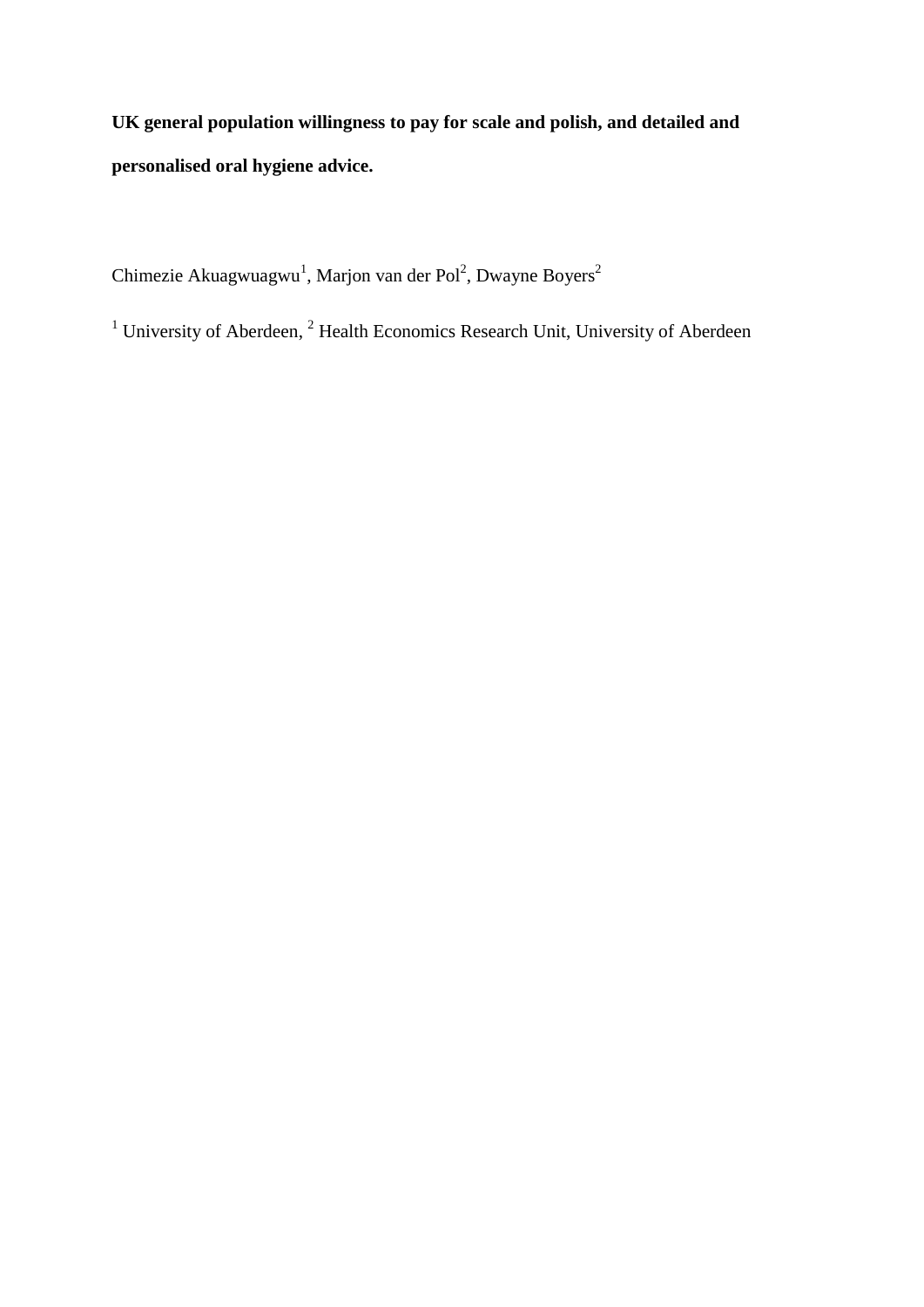## **Abstract**

**Objectives**: Understanding the value the general population place on dentistry services is important for policy makers to aide service planning. Willingness to pay (WTP) is an economic method used to elicit the value of a good or service. The aim of this study is to estimate United Kingdom (UK) general population WTP for commonly provided scale and polish, and detailed and personalised oral hygiene advice (OHA), and to investigate what factors influence WTP.

**Methods**: Participants completed an online hypothetical WTP survey for scale and polish and detailed and personalised oral hygiene advice. The estimation sample consisted of 1405 participants, nationally representative of the UK general population in terms of age and sex. Regression analysis was used to estimate WTP and determine what factors are associated with WTP. Analyses were conducted including and excluding protest answers.

**Results**: The mean (SD) WTP for a scale and polish is £26.77 (£21.91) excluding protest answers and £24.80 (£22.71) for the full sample. The mean (SD) WTP for detailed and personalised OHA is £16.56 (£19.75) excluding protest answers and £12.77 (£22.28) for the full sample. Participants on higher incomes, private attenders and those who stated that maintaining clean and healthy gums was important had higher WTP for both services. Participants in Scotland and Northern Ireland were WTP less than their English counterparts, reflecting the different regional specific payment systems.

**Conclusion**: The general UK population value scale and polish, and detailed and personalised OHA. This study provides estimates of WTP for these services which can be used to inform resource allocation decisions.

**Key Words**: Willingness-to-pay (WTP); Scale and Polish, Oral Hygiene Advice.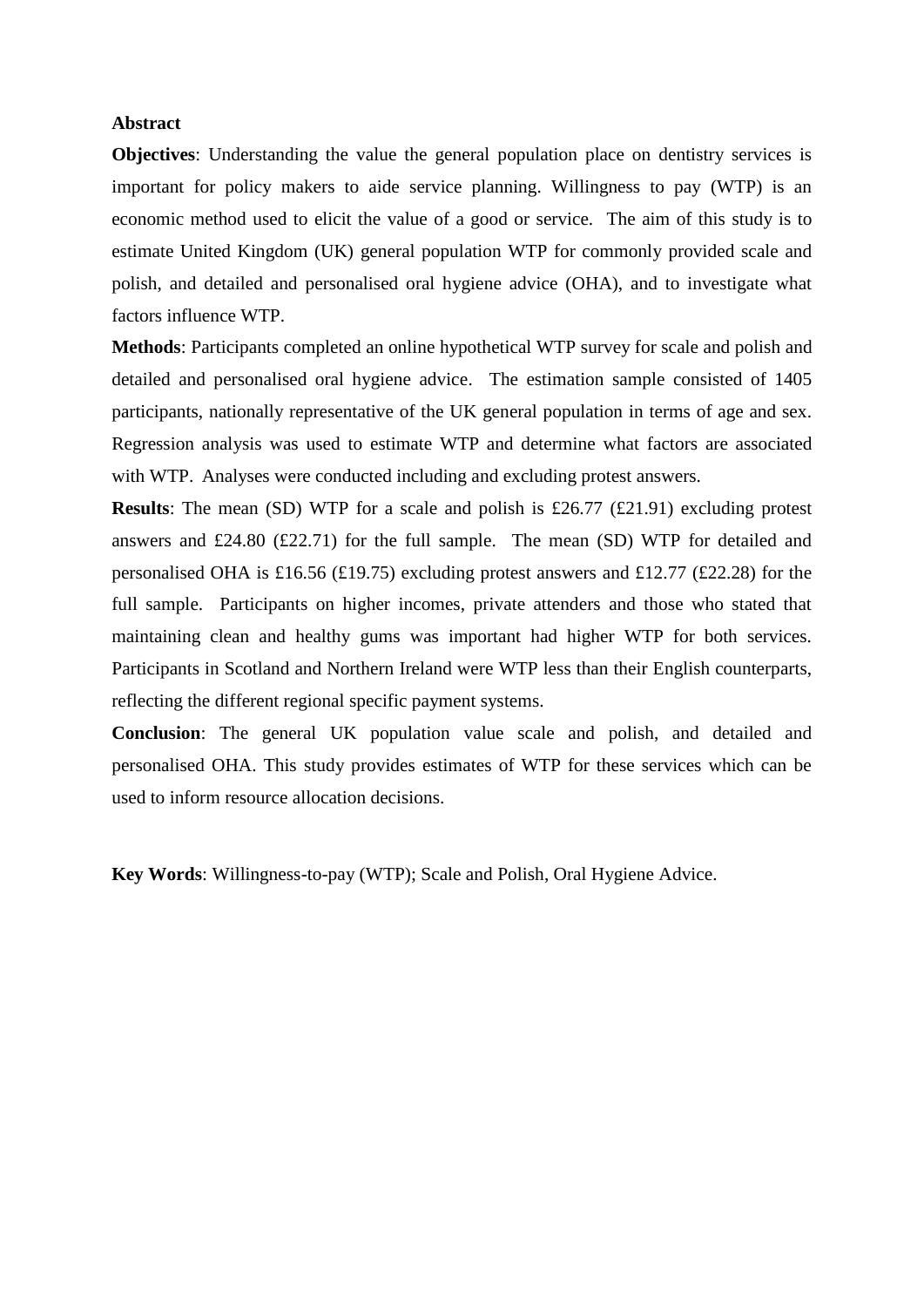## **1. Introduction**

As resources for dental care are scarce, choices need to be made about what care to provide. In publicly funded systems, such as the UK National Health Service (NHS), it is crucial that these choices are guided by the preferences of the general population given that they provide the resources for dental care (through taxation or public insurance).<sup>1,2</sup> **This requires measurement of the value that the general population place on dental care.** One method for estimating the value that individuals place on a service is by asking them to state the maximum amount of money they would be willing to pay using a hypothetical survey.<sup>3</sup> An advantage of the Willingness To Pay (WTP) method is that the WTP value can be directly compared to the cost of that service, thereby indicating whether the service is worthwhile (provides more value than it costs). WTP has been widely used in health care and it is also popular in dental care where it has been used to value preventive care, orthodontics and implants.<sup>4,5</sup> Previous studies have tended to use patient samples rather than general population samples.

The aim of this study is to estimate the general UK population's WTP for scale and polish and detailed and personalised oral hygiene advice (OHA). Scale and polish is one of the most frequently provided dental treatments in the UK.  $6-8$  For example, in 2018-19 around 13 and 2 million scale and polishes were carried out in NHS England and Scotland respectively.<sup>6,8</sup> Scale and polish is the professional removal of deposits such as plaque and calculus from tooth surfaces. It is thought to slow down the inflammatory process of the gums and periodontium, although recent studies have found no evidence that regular planned scale and polish treatments reduce the early signs of gum disease (bleeding gums, probing depths, gum pockets) for patients at low risk of periodontitis.<sup>9</sup> The costs of providing scale and polish to the health services and patients are considerable. For example, the total treatment cost (to the NHS and patients) of NHS provided simple scale and polish for adults in Scotland was around £31 million in  $2018/2019$ .<sup>8</sup> It is therefore important to understand the value the general population places on this service to guide resource allocation decisions. Despite the large-scale provision of scale and polish on the NHS, the value that the general UK population place on this treatment is unknown.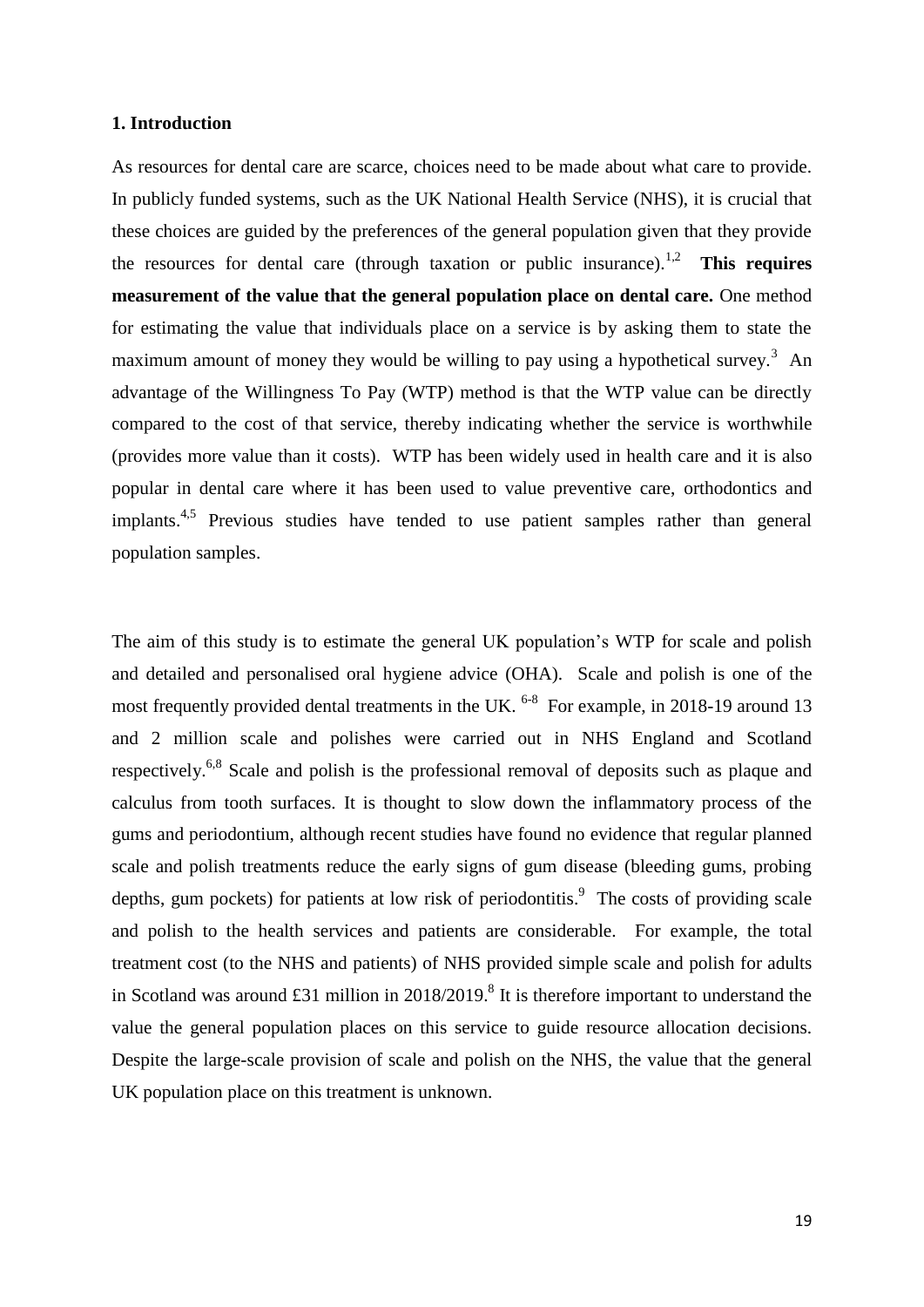Providing patients with oral hygiene advice (OHA) to encourage self-care is considered to be important in terms of preventing periodontal disease. It has been suggested that the use of psychological approaches such as goal-setting and self-monitoring and therefore having more detailed and personalised hygiene advice may improve the effectiveness.<sup>10</sup> As well as understanding how effective more detailed and personalised hygiene advice is, it is also important to determine whether the population values such a service before scarce dental care funding resources can be allocated to its provision.

## **2. Methods**

This paper uses data from a UK general population online survey that were collected in parallel to the Improving the Quality of Dentistry randomised controlled trial.<sup>11</sup> The aim of the survey was to elicit the preferences of the general population for scale and polish and oral hygiene advice. Data collection was conducted through Qualtrics panels who recruited survey respondents through a partner provider<sup>1</sup> and took place in 2016. Population censusbased quotas were used for age (among adult population), sex and UK region. We oversampled in Scotland to enable subgroup analysis across England and Scotland given regional differences in patient charges for dental care (based on activity-based treatment bands in England and Fee for service in Scotland). Responses were anonymised, and respondents were free to leave the survey at any point without having to give a reason for doing so. The survey was tested using a think-aloud study to identify misunderstandings of the questions and was soft-launched with  $N=30$  respondents. In total, 1405 respondents completed the full survey including the WTP question. Ethical approval for the survey was granted by the College Ethics Review Board at the University of Aberdeen, UK (REF: 2015/12/1278).

## **2.1 WTP questions**

The respondents were first provided with a description of the services to be valued which was developed with the involvement of dentists and hygienists. In case of scale and polish they were informed that:

 **1 It was not possible to calculate a response rate due to the complexity of the sampling algorithm.**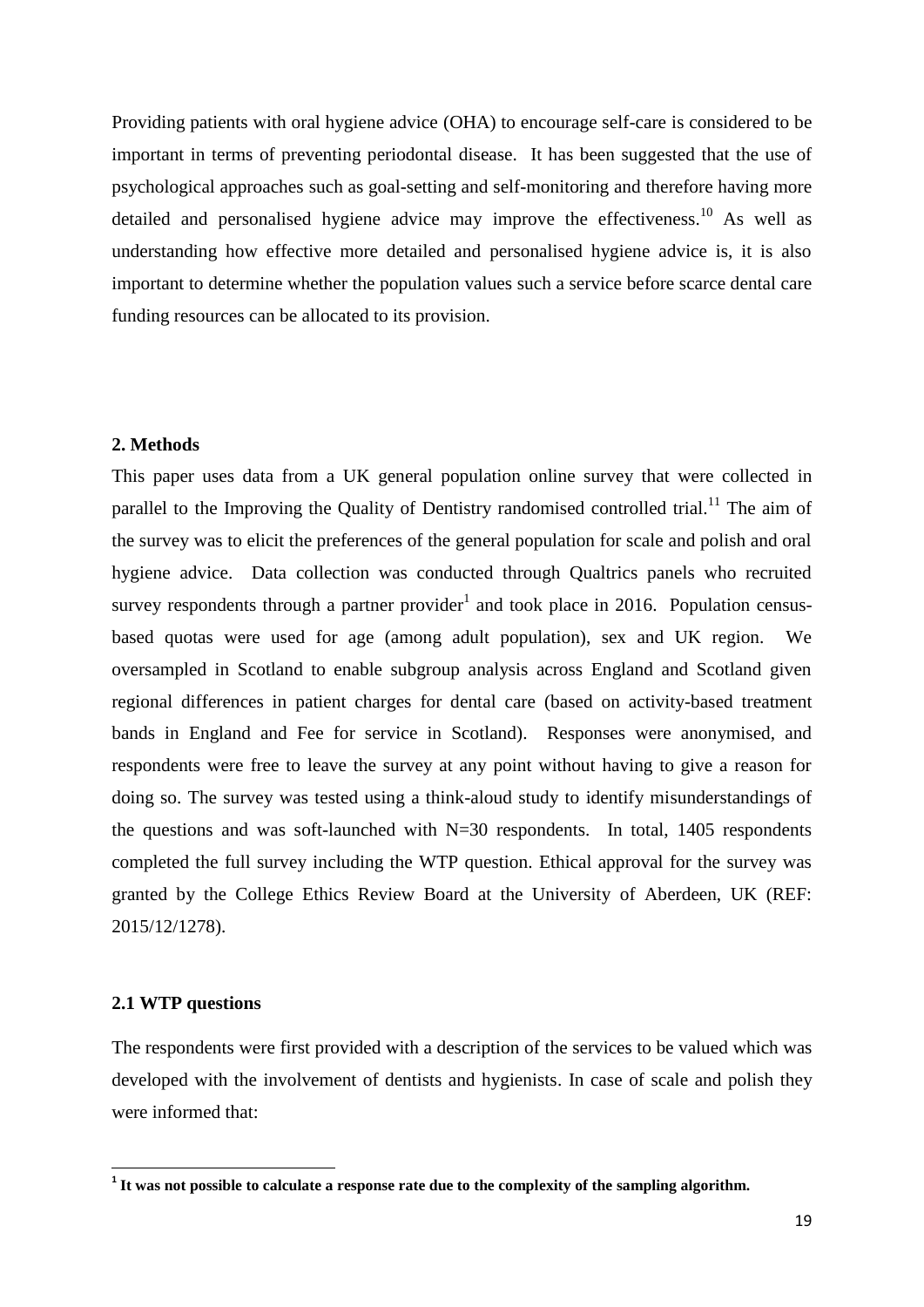*"A scale and polish is a professional clean for one's teeth. Regular scaling and polishing can help keep teeth and gums healthy, clean and fresh. Scaling removes the hard tartar which forms on teeth like scale inside a kettle. It also removes trapped food and plaque. A dentist or hygienist will use a rotating brush or rubber polisher with toothpaste to polish the teeth. Polishing helps to clean stains off the surfaces of teeth, helping them look and feel clean".*

In the case of detailed and personalised oral hygiene advice, they were informed that:

*"Researchers are looking at a new way in which dentists and hygienists could provide oral hygiene advice. This new approach is called Detailed and personalised oral hygiene advice. Detailed and personalised advice is more detailed than what you might normally get at a dental check-up. It is designed just for you. Your dentist or hygienist will decide, with you, what your needs are. You will have a separate or longer appointment with the dentist or hygienist where you get All of the following:* 

- *Advice about how to take care of your teeth by yourself.*
- *Information on how to recognise if something is wrong.*
- *You will be taught and shown how to brush and floss properly.*
- *Your dentist / hygienist will agree a detailed action plan with you.*
- *Your dentist or hygienist will check on your progress at your next dental check-up.*
- *You will be given more advice if needed.*

*If you need other treatments (e.g. Scale and polish) after your advice, this will count as a new appointment. The new appointment could be on the same day, or you might be asked to come back another time. "*

For each service they were then asked for the maximum amount of money they would be willing to pay out of pocket. **Out of pocket payment was chosen as the payment vehicle as most individuals are used to paying charges for dental care.** They were given a range of amounts to choose from: £0, £1, £5, £10.50, £15, £17.50, £20, £30, £50, £75 and  $\geq$ £75. These values were taken from our previous WTP survey of trial participants and included the patient charges in place at the time (£10.50 for a scale and polish in Scotland and £17.50 for a band 1 treatment in England).<sup>10</sup> If the response was over £75, the respondent was asked to provide the maximum amount they are willing to pay in an open-ended text box.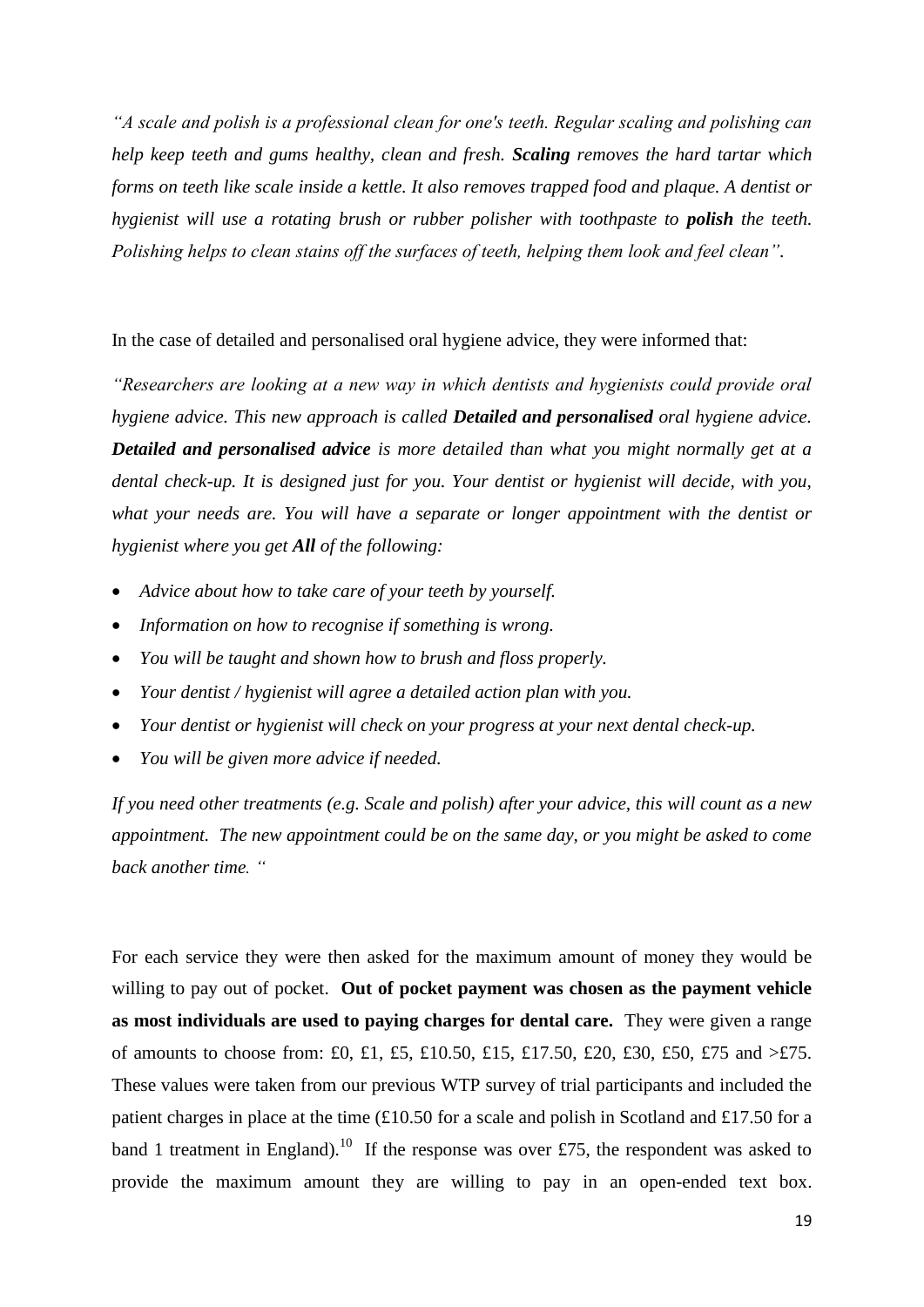Respondents were encouraged to answer the question even if they do not normally pay for dental care or if they never have the service. It was explained that we were interested in finding out how much they value the service.

WTP questions such as these are known to generate protest answers where respondents tick £0 even though they value the service **but they protest against some component of the valuation scenario such as the payment vehicle.** They may for example feel that the NHS should provide the service free of charge. **It is common to use debriefing questions to try to differentiate between protest responses and true zero WTP.**<sup>12</sup> **The debriefing questions in this study were developed based on theory, previous contingent valuation studies, and the think aloud study.** If the response was £0, the respondent was asked for the reason given seven possible options: "The NHS should pay the full cost", "I cannot afford to pay anything", "I do not like the idea", "I have no time", "I do not need to have", "I would prefer to spend my money on other things", and "some other reason". Respondents who selected "some other reason" were asked to state their reason in a text box. Respondents were able to tick multiple responses to this question. If respondents ticked the option "NHS should pay the full cost" their zero response was classified as a protest answer. **All other options represent valid reasons for a zero WTP including budget and time constraints and the individual not deriving utility from the service.** We also review the reasons provided in the text box to identify further protest answers.

## **2.2 Analysis**

Regression analysis is used to examine the individual characteristics that are associated with WTP. The choice of characteristics was informed by previous empirical evidence<sup>4,5</sup>. Individual characteristics included socio-demographics (gender, age, gross household income, education, smoker and region) and dental-specific characteristics (how they normally pay for dental care, whether they heard of scale and polish before or whether they had oral hygiene advice before, how they describe their dental and oral health, how often they had bleeding gums when brushing their teeth in the past year and whether maintaining clean and healthy teeth and gums is important). **Previous evidence suggests that WTP for dental care is associated with age, gender, education, income, experience of receiving dental care and perceived importance of oral health.**4,5 **Region and usual payment method for**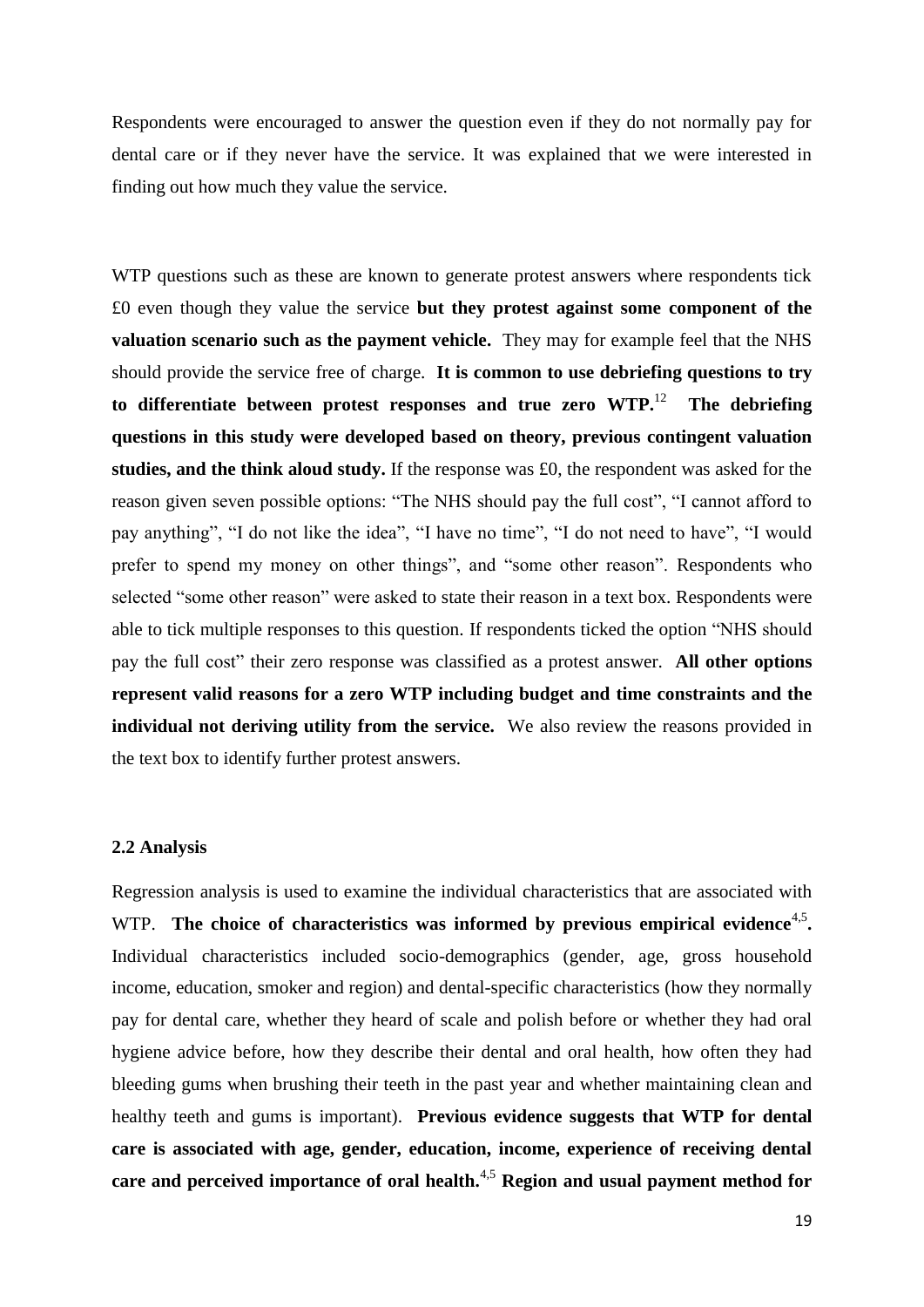**dental care were included to explore whether WTP may to some extent be cost based. It has been recognised in the contingent valuation literature that some respondents may choose a value that they think reflects the cost of the good or service**<sup>13</sup> **.** Co-charges vary across the regions and region was therefore included in the model. For example, in England and Wales, scale and polish falls under band 1 treatment which at the time of the study incurred a charge of £17.50 in England. In Scotland and Northern Ireland, NHS payments are based on fee-for-service contracts. The patient charge for a scale and polish at the time of the study was £10.76 in Scotland. Dentists can charge a separate fee for intensive oral hygiene instruction in Scotland but they rarely do so and respondents are therefore unlikely to be familiar with the patient charge. In all regions patients pay for courses of treatment rather than individual treatments.

Interval regression is used as the WTP data are interval data. For example, if an individual selected £5, their WTP is greater than (or equal to) £5 but less than then next amount (£10.50). Therefore only the interval within which their WTP value lies is known (between £5 and £10.50 in the example). The interval regression model is estimated using INTREG in Stata 14. As the survey oversampled in Scotland we used survey weights for region<sup>2</sup>. Whether or not to exclude protest answers is still an issue of debate.<sup>12</sup> The model is therefore estimated excluding and including protest answers **to explore how sensitive the results are to excluding protest answers.** 

## **3. Results**

Table 1 shows the descriptive statistics of the sample. In terms of dental characteristics, most respondents perceive their dental and oral health to be good or very good. Most respondents have heard of scale and polish previously which is not surprising given the widespread provision of this treatment. Respondents generally attach high importance to maintaining clean and healthy teeth.

 **2 The survey probability weights were calculated as population proportion from region x divided by sample proportion from region x.**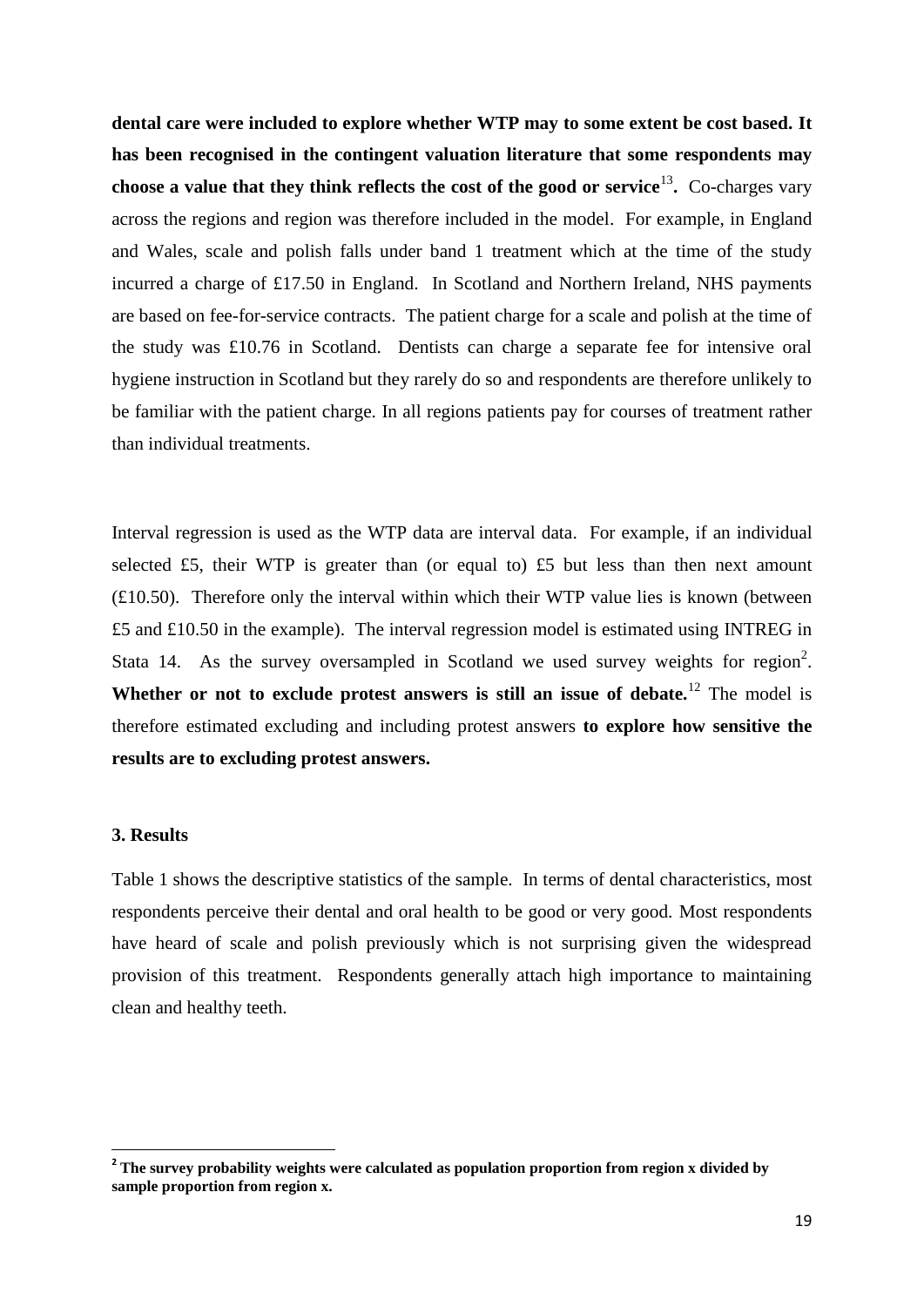Table 2 shows the frequency of the WTP responses. The £20 response was chosen most often in case of scale and polish. Only 7 respondents indicated that they were willing to pay more than £75 for a scale and polish. In total, 117 respondents (8.3%) ticked £0. Of these<sup>3</sup> 55 stated they were not willing to pay anything because they expect the NHS to bear the full cost for the dental treatment and these are identified as protest answers. Other reasons selected were: I cannot afford to pay anything for scale and polish  $(N=30)$ ; I do not like scale and polish  $(N=12)$ ; I have no time to get scale and polish  $(N=3)$ ; I don't need to have scale and polish ( $N=13$ ); I would prefer to spend my money on other things ( $N=10$ ); and Other reason (N=20). A further 15 protest answers were identified in the reasons provided in the text box by the 20 respondents who selected other reason with most stating that they do not usually pay for scale and polish or that it should be part of the check-up charge.

A higher proportion (26.1%) of the sample ticked £0 for detailed and personalised hygiene advice and this was the most chosen option. In total, 366 respondents ticked £0. Of these 137 stated they were not willing to pay anything because they expect the NHS to bear the full cost for the dental treatment and these are identified as protest answers. Other reasons selected were: I cannot afford to pay anything for detailed and personalised oral hygiene advice (N=95); I do not like the idea of having detailed and personalised oral hygiene advice  $(N=21)$ ; I have no time to get detailed and personalised oral hygiene advice  $(N=12)$ ; I don't need to have detailed and personalised oral hygiene advice (N=121); I would prefer to spend my money on other things  $(N=42)$ ; and Other reason  $(N=47)$ . A further 25 protest answers were identified in the reasons provided in the text box by the 47 respondents who selected other reason with most stating that it should be part of the check-up charge.

**There were 103 respondents who provided zero values for both services which includes 54 who provided protest answers for both services. Appendix 1 shows the individual characteristics that are associated with these responses. Respondents who are exempt and those who do not know how they pay for dental care or do not have dental care are more likely to have zero and protest responses. Interestingly those who prefer not to say what their income is are more likely to have zero responses which may indicate that** 

**.** 

 $3$  Note that this information was not collected from 8 respondents due to a programming error. These were respondents who stated that they had no teeth.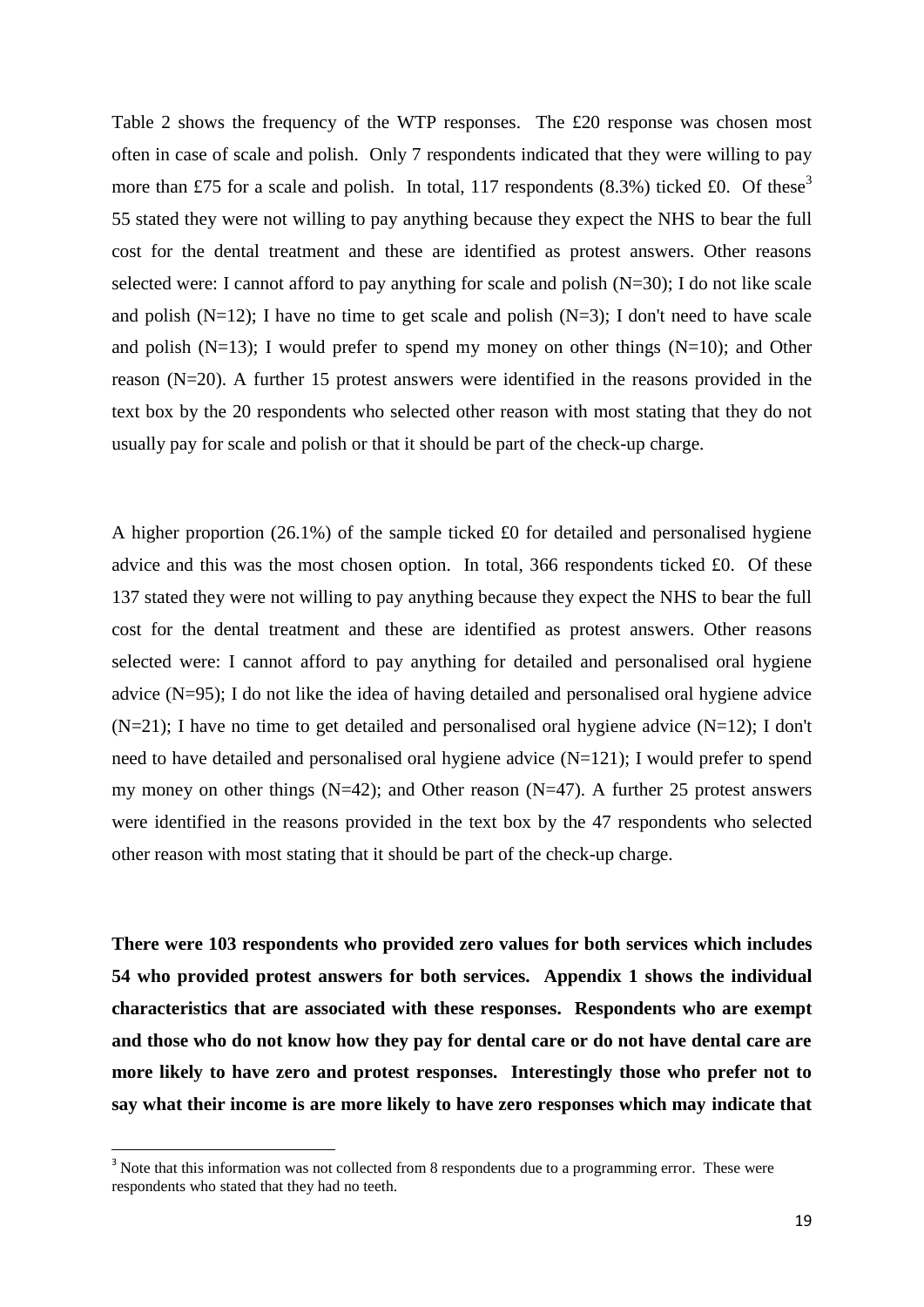**there is a general issue around willingness to provide answers. Other characteristics that are important are importance of maintaining clean and healthy gums and teeth and age and region in the case of scale and polish.**

The mean (SD) WTP for a scale and polish, estimated using interval regression, is £26.77  $(E21.91)$  excluding protest answers and £24.80  $(E22.71)$  for the full sample. The mean (SD) WTP for detailed and personalised OHA is £16.56 (£19.75) excluding protest answers and £12.77 (£22.28) for the full sample. **The median WTP (using the interval midpoint) for a scale and polish is £25 excluding protest answers and £18.75 for the full sample. The median WTP for OHA is £16.25 excluding protest answers and £12.75 for the full sample.** 

Table 3 shows the interval regression results for WTP for scale and polish. Younger respondents and those on higher incomes are willing to pay a higher amount for scale and polish whilst respondents living in Scotland and Northern Ireland are willing to pay less compared to England. **For example, respondents in Scotland are willing to pay £6.68 less for a scale and polish compared to England.** Usual payment method for dental care also matters. Those who are exempt (NHS pays full charges) are willing to pay less whilst those who pay the full cost out of pocket are willing to pay more compared to those who pay NHS co-charges. Respondents who attach higher importance to maintaining clean and healthy gums and teeth are willing to pay more for a scale and polish. Perceived dental health, and bleeding gums are not associated with willingness to pay for a scale and polish. The results for the full sample (including protest answers) were similar to the results for the sample excluding protest answers.

The results for detailed and personalised oral hygiene advice reported in Table 4 are in line with the results for scale polish in terms of income, usual payment method for dental care and importance of maintaining clean and healthy gums and teeth. The region effect is less pronounced. Individuals in Northern Ireland are willing to pay similar amounts compared to individuals living in England. Individuals who are aged 45 and 54 are willing to pay less compared to those aged 65 and over. Individuals who stated that they did not have oral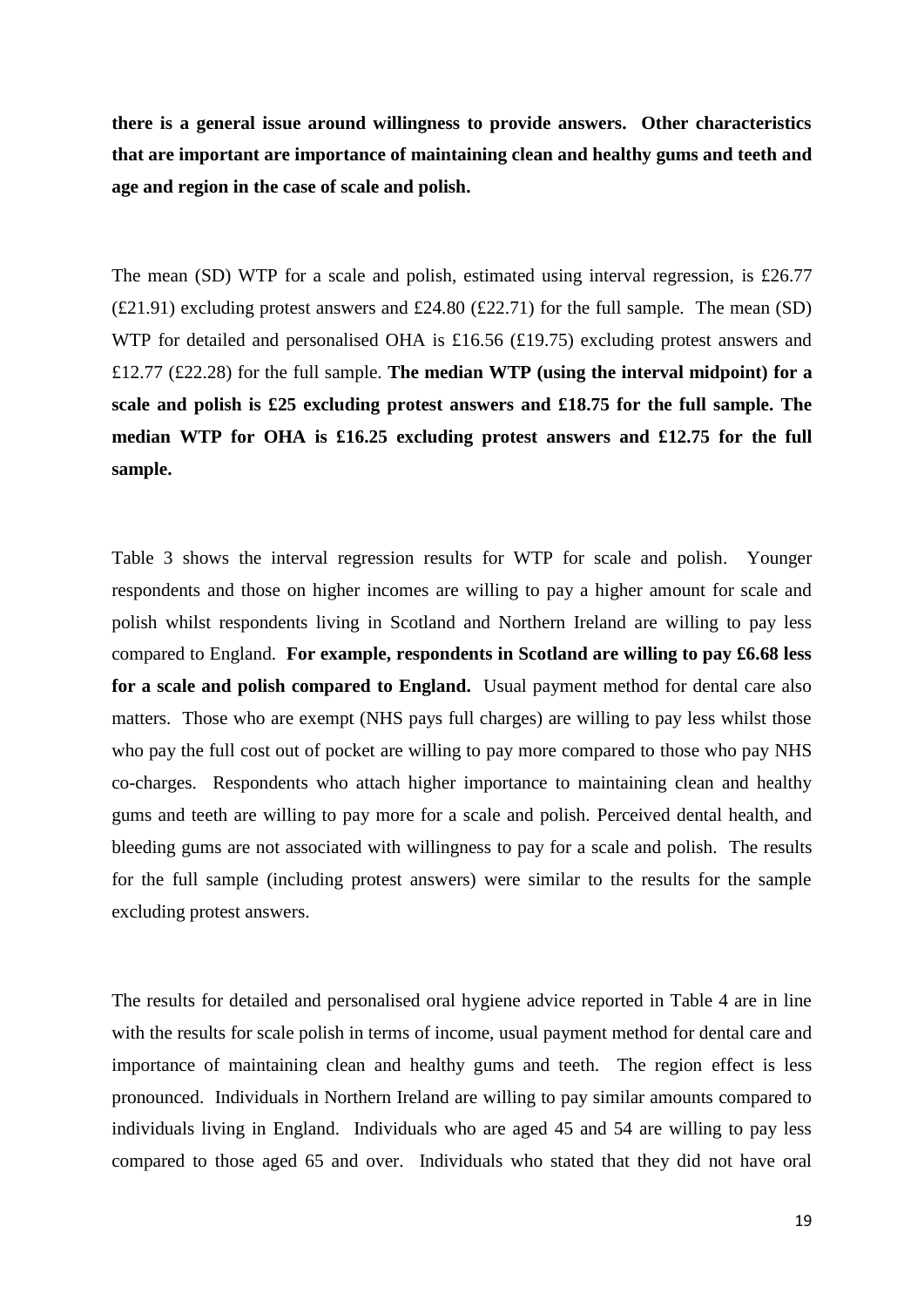hygiene advice before are willing to pay less compared to those who have had advice. There is no clear education effect. Individuals who have other vocational or work-related qualifications, foreign qualifications or have an apprenticeship are willing to pay less compared to those with a level 4 qualification. However, it is difficult to interpret this result given the heterogeneity of this category. The results for the full sample (including protest answers) were similar to the results for the sample excluding protest answers.

## **4. Discussion**

This is the first study to estimate the UK general population's WTP for scale and polish and detailed and personalised oral hygiene advice. The mean WTP was estimated at £26.77 for scale and polish and £16.56 for detailed and personalised hygiene advice. The question arises whether these values are realistic. **There are no directly comparable studies**. **To explore the face validity of the values we compare them to** the prices charged in the private market as these could be argued to be more closely related to individuals' maximum WTP. The price in the private market for a scale and polish range between £25 to £85.<sup>15</sup> Our estimate falls in the lower end of this range. It should be noted that our sample also includes nonusers**. Non-users** may be willing to pay due to option value (they like the idea that it is available) or altruistic value (they value it because they feel that other people should have access to it) but are likely to have lower WTP values **which may decrease the overall mean WTP**.

**Mean WTP was lower and more response chose £0 for oral hygiene advice compared to scale and polish. This may reflect that respondents thought that oral hygiene advice was less effective than scale and polish. The difference in WTP may in part be due to the way the two services were described. The scale and polish description included potential benefits whilst the oral hygiene advice description focused on the process. The latter also referred to the possibility of further treatment being needed. This may have influenced respondents with tight budget constraints in particular.** 

**Our study contributes to the literature examining the individuals' characteristics that**  are associated with WTP for dental care<sup>4,5</sup>. Previous literature has shown that income,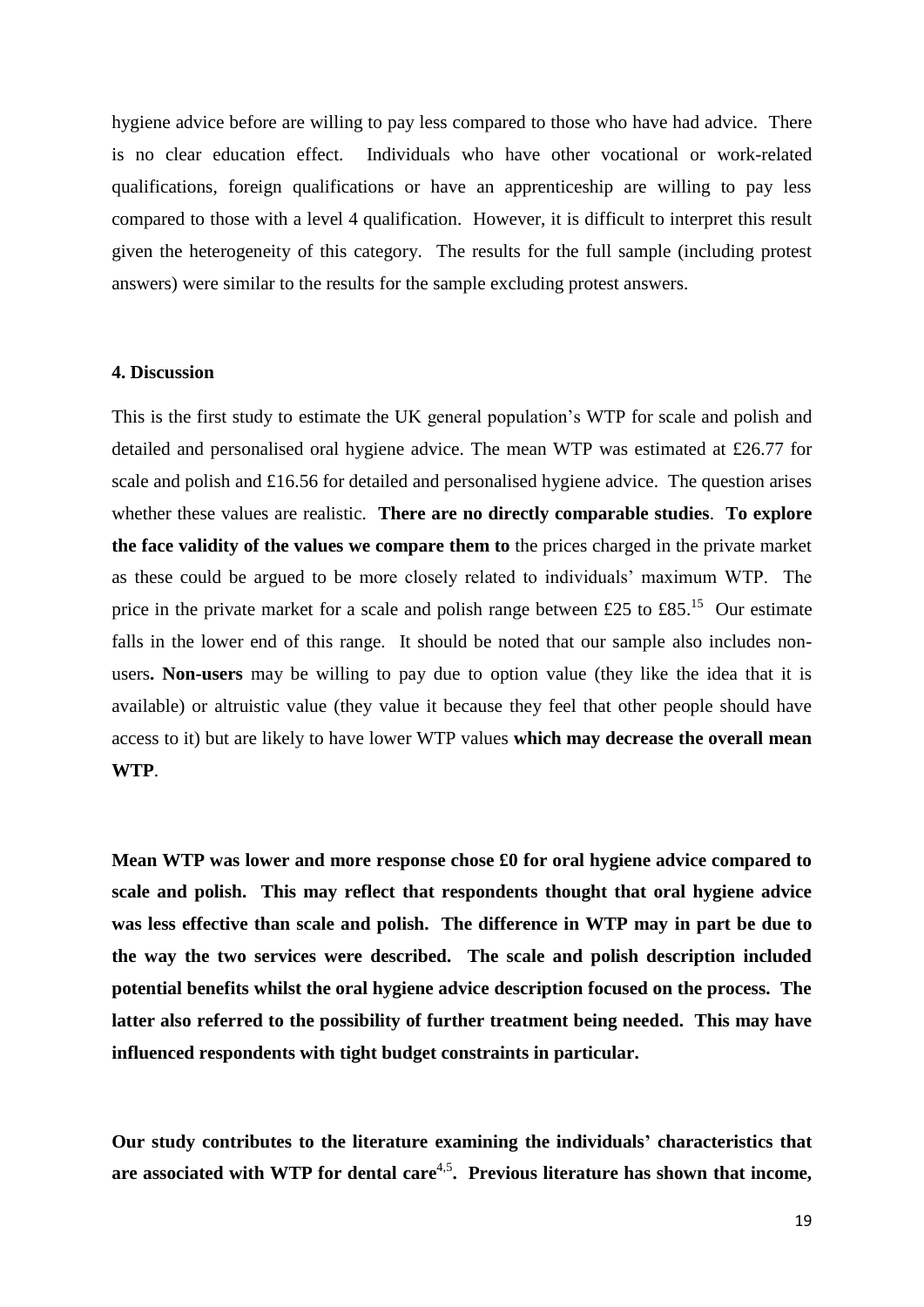**age, education, experience, gender and importance of oral health are associated with WTP<sup>5</sup>. . Our study also showed an association between WTP and income, age, experience and importance placed on healthy teeth and gums. However, gender and education were not associated with WTP.** Perceived dental health and bleeding gums were also not associated with WTP. It may be the case that individuals do not necessarily perceive scale and polish and detailed and personalised oral hygiene advice to help with bleeding gums or general health and may perceive these to bring more aesthetic benefits.

**A strength of this study is that the role of region (which have different payment systems) and usual way of paying for dental care could also be explored. This is important given the concern that some responses may be cost based and not accurately**  reflect the value that an individual places on the service<sup>13</sup>. WTP for scale and polish **was lower in Scotland and Northern Ireland which** appears to reflect the differences in how patient co-charges are calculated (although it should be noted that the co-charges are not directly comparable). There was a less pronounced region effect for detailed and personalised hygiene advice which may reflect that individuals were less familiar with the charges for oral hygiene advice as these are rarely used. Respondents who are exempt from co-charges were willing to pay less whilst those who pay the full cost were willing to pay more. **The role of exemption may partly reflect differences in socioeconomic status (individuals on low income benefits are exempt from charges).** That payment method and region were associated with WTP may suggest that responses are cost-based to at least some extent. Future research should explore this further. A mixed-method study could provide important insights into why individuals provided certain values.

There are some limitations. Firstly, the hypothetical nature of the method raises the question of whether individuals would pay their stated amount in real life. Secondly, it is sometimes argued that the WTP concept is problematic as it is a function of the ability to pay (income) and may therefore prioritise high-income people over low-income people as they place a higher value on the service. However, this should not be an issue as long as the sample is representative and as long as the decision-maker views the current income distribution as equitable. Donaldson<sup>12</sup> also proposed ways of dealing with the ability to pay issue such as using distributional weights.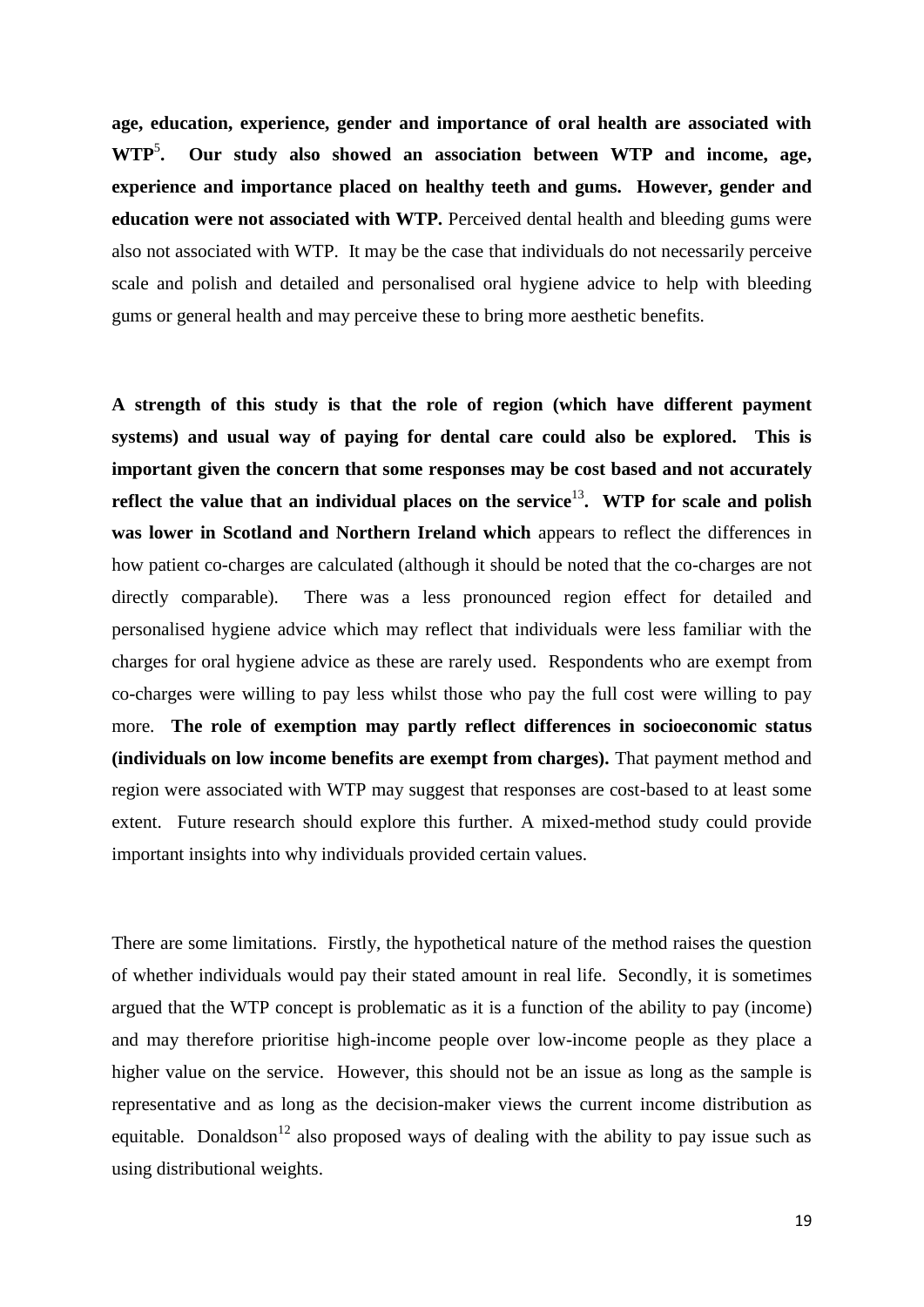## **Conclusion**

This study is important for resource allocation in dentistry and provides useful information for policy makers and dentists alike. It provides policy makers with clear evidence that, on average, the general population value services intended to prevent future oral health problems. **The WTP values can be used in resource allocation decisions to assess whether these services provide a net benefit (the WTP value is larger than the cost of providing the service). The findings of the study are also useful to service providers.**  Understanding the characteristics of patients that are associated with the value placed on scale and polish and / or detailed and personalised oral hygiene advice is important for dentists and hygienists in terms of service provision and engaging with patients in shared decision-making.

## **Acknowledgements**

iQuaD was funded by the Health Technology Assessment Programme of the National Institute for Health Research, Current Controlled Trials number ISRCTN56465715. The Chief Scientist Office of the Scottish Government Health and Social Care Directorates funds HERU. The views expressed in this paper are those of the authors only and not those of the funding bodies.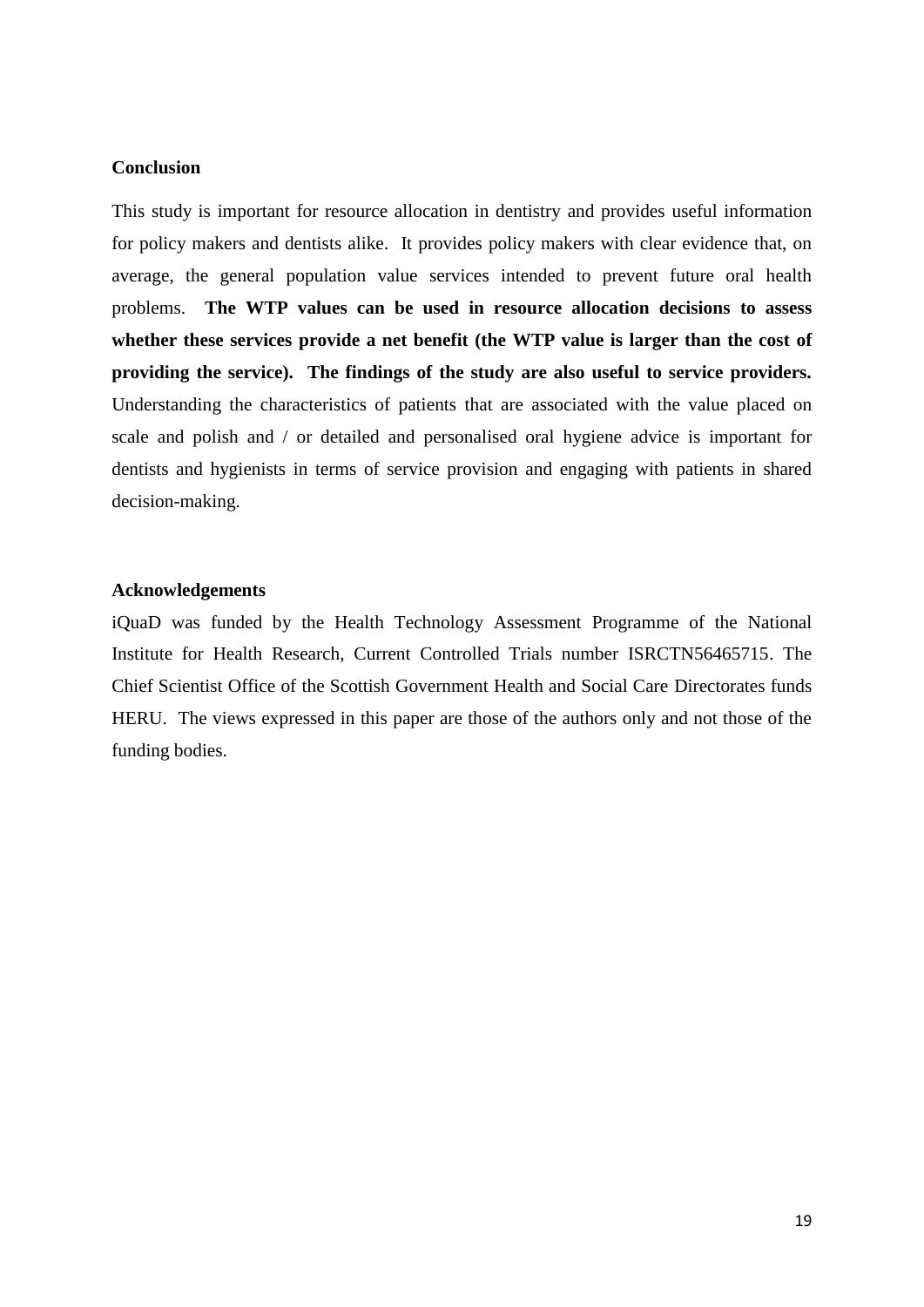## **References**

1. Shackley P, Donaldson C. Willingness to pay for publicly-financed health care: How should we use the numbers? *Appl Econ*. 2000;32(15):2015-2021.

2. O'Brien B, Gafni A. When do the "dollars" make sense?: Toward a conceptual framework for contingent valuation studies in health care. *Med Decis Making*. 1996;16(3):288-299.

3. Donaldson C, Mason H, Shackley P. Contingent valuation in health. In: Jones A, ed. *The elgar companion to health economics.* 2nd ed. Cheltenham: Elgar; 2012.

4. Tan SHX, Vernazza CR, Nair R. Critical review of willingness to pay for clinical oral health interventions. *J Dent*. 2017;64:1-12. doi: [https://doi.org/10.1016/j.jdent.2017.06.010.](about:blank)

5. Saadatfar N, Jadidfard MP. An overview of the methodological aspects and policy implications of willingness-to-pay studies in oral health: A scoping review of existing literature. *BMC Oral Health*. 2020;20(1):323-020-01303-3.

6. National Health Service. NHS dental statistics for england- 2016-2017. [https://digital.nhs.uk/data-and-information/publications/statistical/nhs-dental-statistics/nhs](about:blank)[dental-statistics-for-england-2016-17.](about:blank) Published August 31, 2017. Accessed September/12, 2020.

7. Welsh government. NHS dental statistics in wales, 2018-2019. [https://gov.wales/sites/default/files/statistics-and-research/2019-09/nhs-dental-services-april-](about:blank)[2018-march-2019-827.pdf.](about:blank) Published September 2019. Accessed September/12, 2020.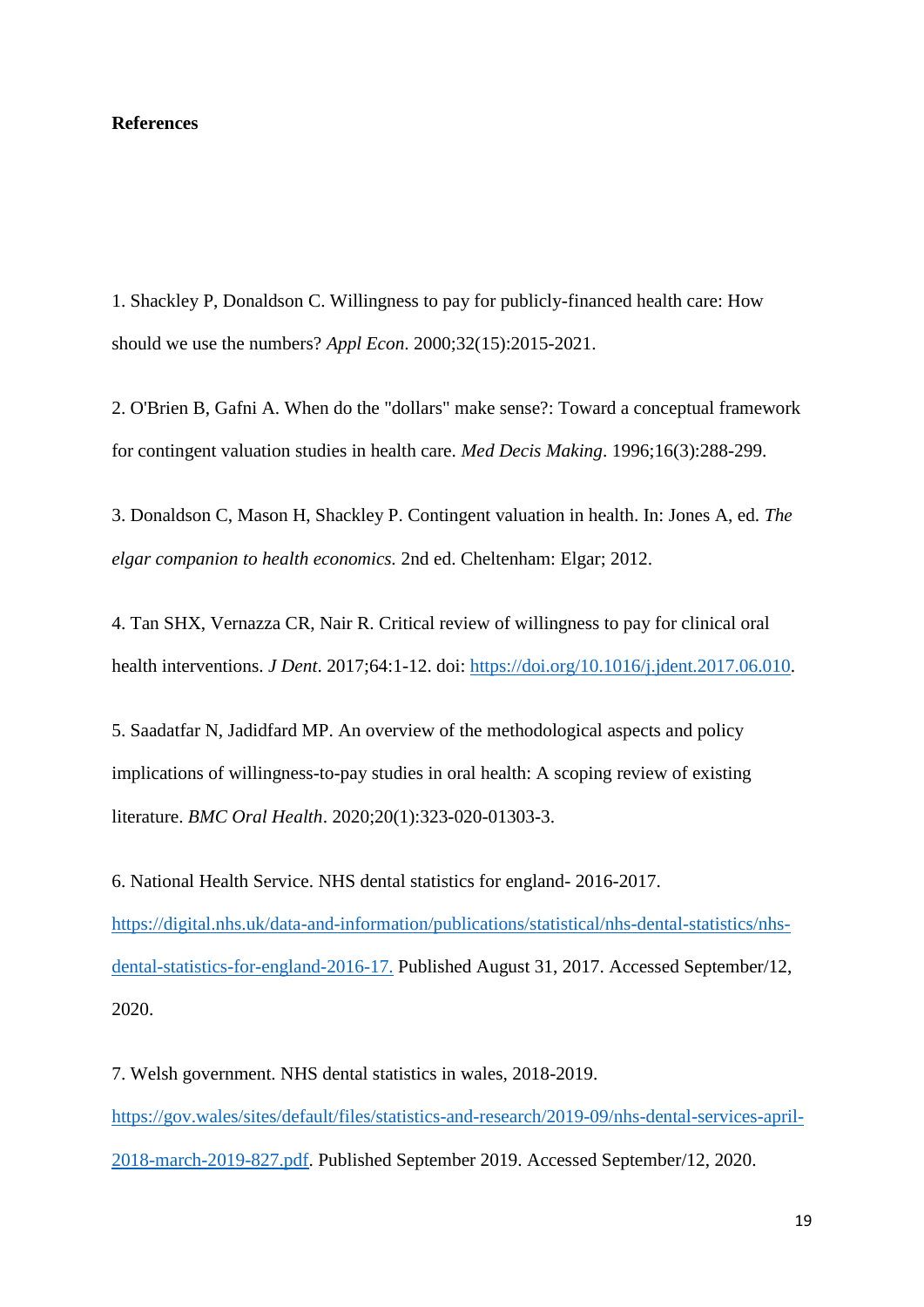8. Public Health Scotland. General dental services, treatment provided by dentists- all SDR item of service treatment claims, scotland, adults; 2000/01 – 2018/19. [https://www.isdscotland.org/Health-Topics/Dental-Care/General-Dental-Service/treatments](about:blank)[provided-by-dentists.asp.](about:blank) Accessed September/12, 2020.

9. Lamont T, Worthington HV, Clarkson JE, Beirne PV. Routine scale and polish for periodontal health in adults. *Cochrane Database of Systematic Reviews*. 2018(12).

10. Renz A, Ide M, Newton T, Robinson P, Smith D. Psychological interventions to improve adherence to oral hygiene instructions in adults with periodontal diseases. *Cochrane Database of Systematic Reviews*. 2007(2).

11. Ramsay CR, Clarkson JE, Duncan A, et al. Improving the quality of dentistry (IQuaD): A cluster factorial randomised controlled trial comparing the effectiveness and cost-benefit of oral hygiene advice and/or periodontal instrumentation with routine care for the prevention and management of periodontal disease in dentate adults attending dental primary care. *Health Technol Assess*. 2018;22(38):1-+.

12. Frey UJ, Pirscher F. Distinguishing protest responses in contingent valuation: A conceptualization of motivations and attitudes behind them. *PLOS ONE*. 2019;14(1):e0209872.

13. Ryan M, San Miguel F. Testing for consistency in willingness to pay experiments. *Journal of Economic Psychology*. 2000;21(3):305-317. doi: [https://doi.org/10.1016/S0167-](about:blank) [4870\(00\)00006-4.](about:blank)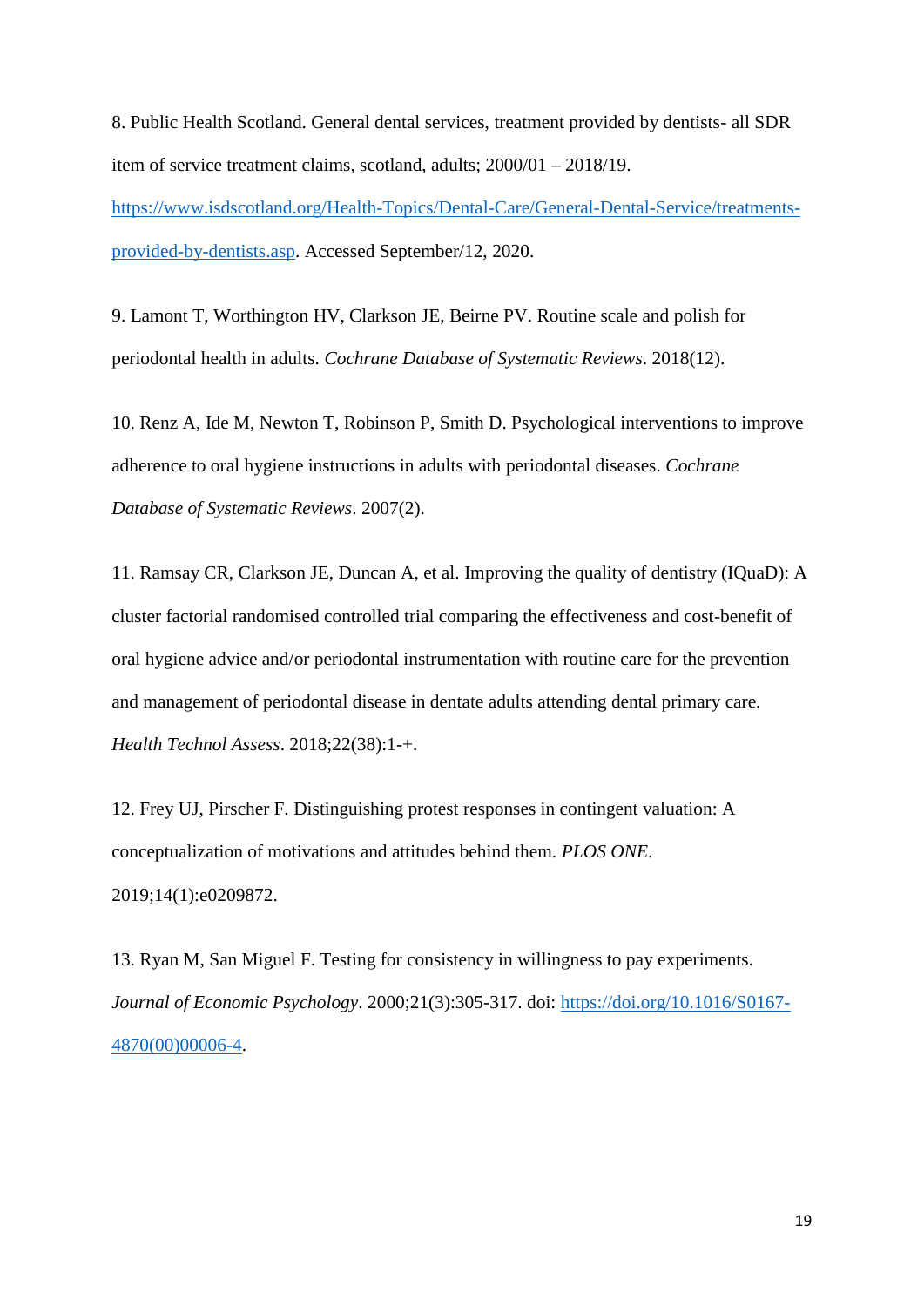14. Studman A. Private and NHS dental charges. which? 2020. .

[https://www.which.co.uk/reviews/dentists/article/private-and-nhs-dental-charges.](about:blank) Accessed

September/12, 2020.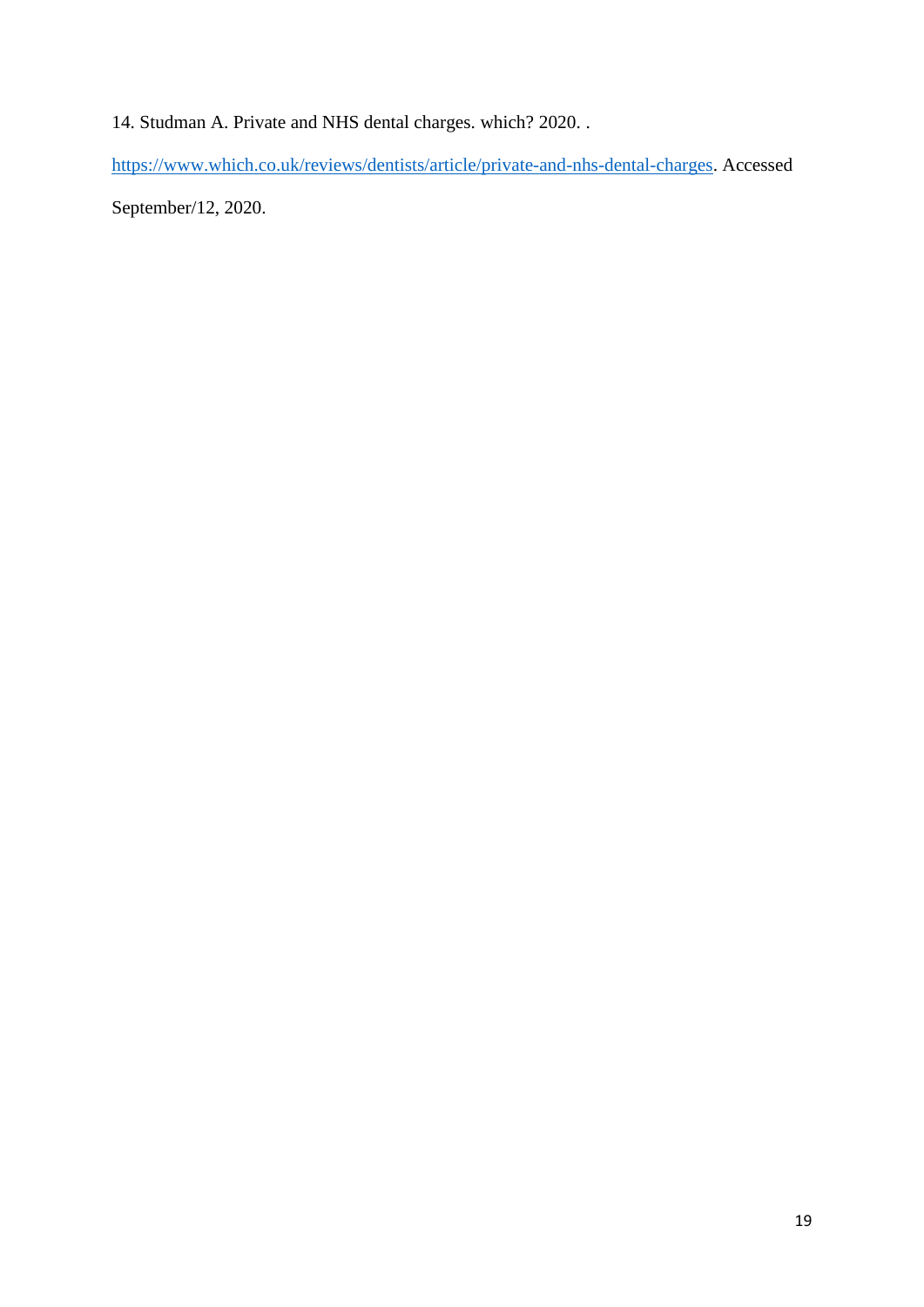|                                   |       | <b>Sample</b> |
|-----------------------------------|-------|---------------|
|                                   | N     | $\frac{0}{0}$ |
| Gender                            |       |               |
| Female                            | 766   | 54.5          |
| Male                              | 639   | 45.5          |
| Age                               |       |               |
| <25                               | 92    | 6.6           |
| $25 - 34$                         | 197   | 14.0          |
| $35 - 44$                         | 247   | 17.6          |
| $45 - 54$                         | 298   | 21.2          |
| $55 - 64$                         | 265   | 18.9          |
| >64                               | 306   | 21.8          |
| <b>Income</b>                     |       |               |
| $<$ £10400                        | 187   | 13.3          |
| £10400 - £20800                   | 327   | 23.3          |
| £20800 - £31200                   | 308   | 21.9          |
| £31200 - £41600                   | 170   | 12.1          |
| £41600 - £52000                   | 119   | 8.5           |
| £52000+                           | 135   | 9.6           |
| Prefer not to say                 | 149   | 10.6          |
| <b>Missing</b>                    | 10    | 0.7           |
| Education <sup>1</sup>            |       |               |
| Level 1                           | 250   | 17.8          |
| Level 2                           | 240   | 17.1          |
| Level 3                           | 128   | 9.1           |
| Level 4 or above                  | 537   | 38.2          |
| Other/Foreign/Apprenticeship      | 168   | 12.0          |
| No qualification                  | 82    | 5.8           |
| <b>Smoker</b>                     |       |               |
| N <sub>o</sub>                    | 1,148 | 81.7          |
| Yes                               | 257   | 18.3          |
| <b>Region</b>                     |       |               |
| England                           | 1,039 | 74.0          |
| Scotland                          | 244   | 17.4          |
| Wales                             | 88    | 6.3           |
| Northern Ireland                  | 34    | 2.4           |
| <b>Payment method</b>             |       |               |
| NHS pays some cost                | 640   | 45.6          |
| NHS pays the full cost            | 271   | 19.3          |
| I pay the full cost               | 314   | 22.4          |
| Denplan/dental insurance          | 149   | 10.6          |
| Do not know/Never had dental care | 31    | 2.2           |
| Ever heard of scale and polish    |       |               |
| Yes                               | 1,308 | 93.1          |
| No/Don't know/not applicable      | 97    | 6.9           |

**Table 1. Descriptive statistics of the sample**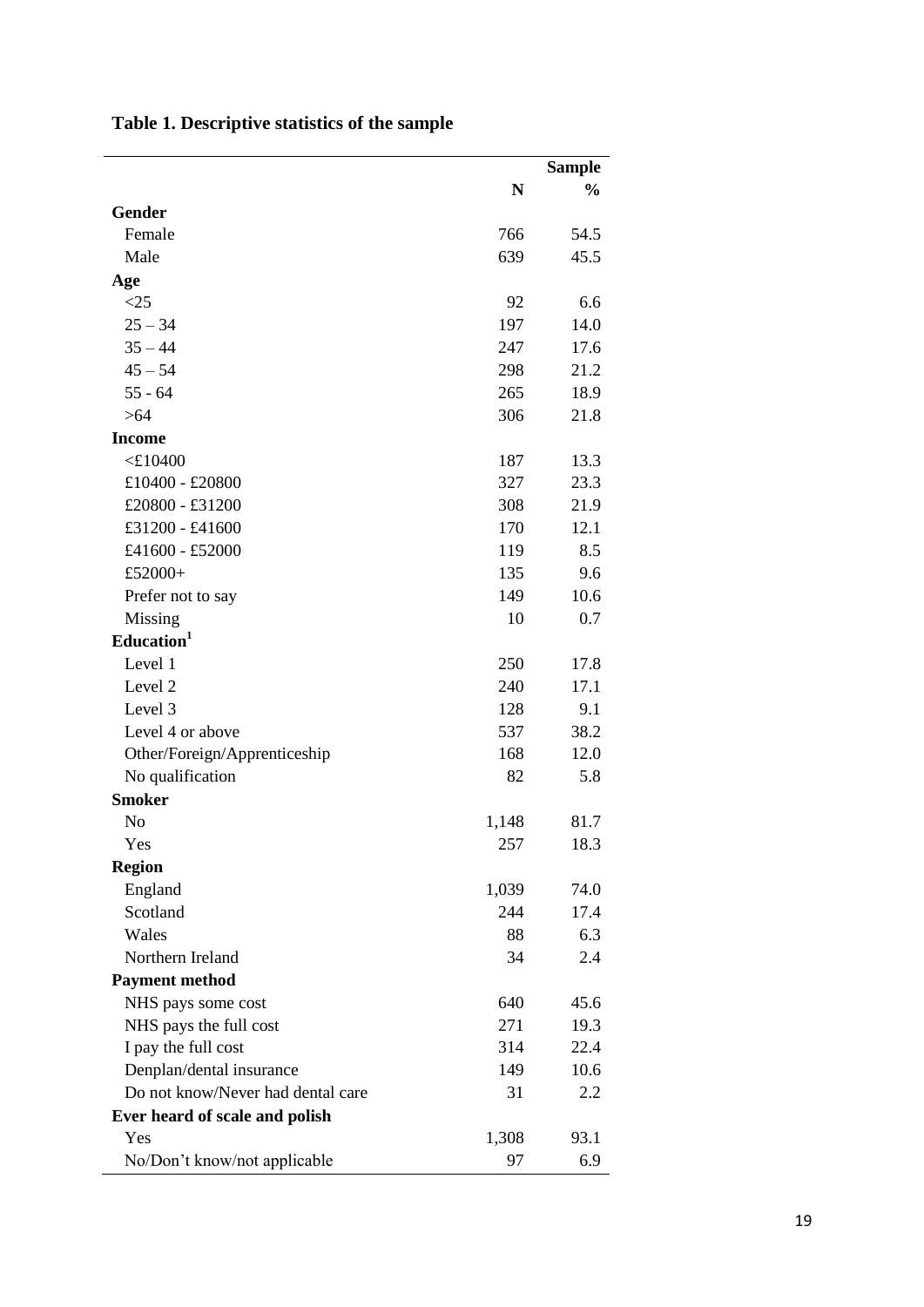| Ever had oral hygiene advice        |             |      |
|-------------------------------------|-------------|------|
| Yes                                 | 1276        | 90.8 |
| No                                  | 129         | 9.2  |
| <b>Perceived dental health</b>      |             |      |
| Very poor/Poor                      | 893         | 63.6 |
| Fair                                | 426         | 30.3 |
| Good/Very Good                      | 86          | 6.1  |
| <b>Bleeding gums</b>                |             |      |
| Never/hardly ever                   | 921         | 65.6 |
| Occasionally                        | 338         | 24.1 |
| Fairly often/very often             | 146         | 10.4 |
|                                     | <b>Mean</b> | SD   |
| Importance of maintaining clean and |             |      |
| healthy teeth and gums <sup>2</sup> | 4.42        | 0.73 |

<sup>1</sup>Using the census categories: No qualifications (No formal qualifications); Level 1 (1-4 GCSEs, Scottish Standard Grade or equivalent qualifications), Level 2 (5 or more GCSEs, Scottish Higher, Scottish Advanced Higher or equivalent qualifications, Level 3 (2 or more A-levels, HNC, HND, SVQ level 4 or equivalent qualifications), Level 4 or above (First or higher degree, professional qualifications or other equivalent higher education qualifications), and Other/foreign/apprenticeship (Apprenticeship, Other vocational / work-related qualifications and non-UK / foreign qualifications)

 $2$  on a scale from 1 (strongly disagree) to 5 (strongly agree)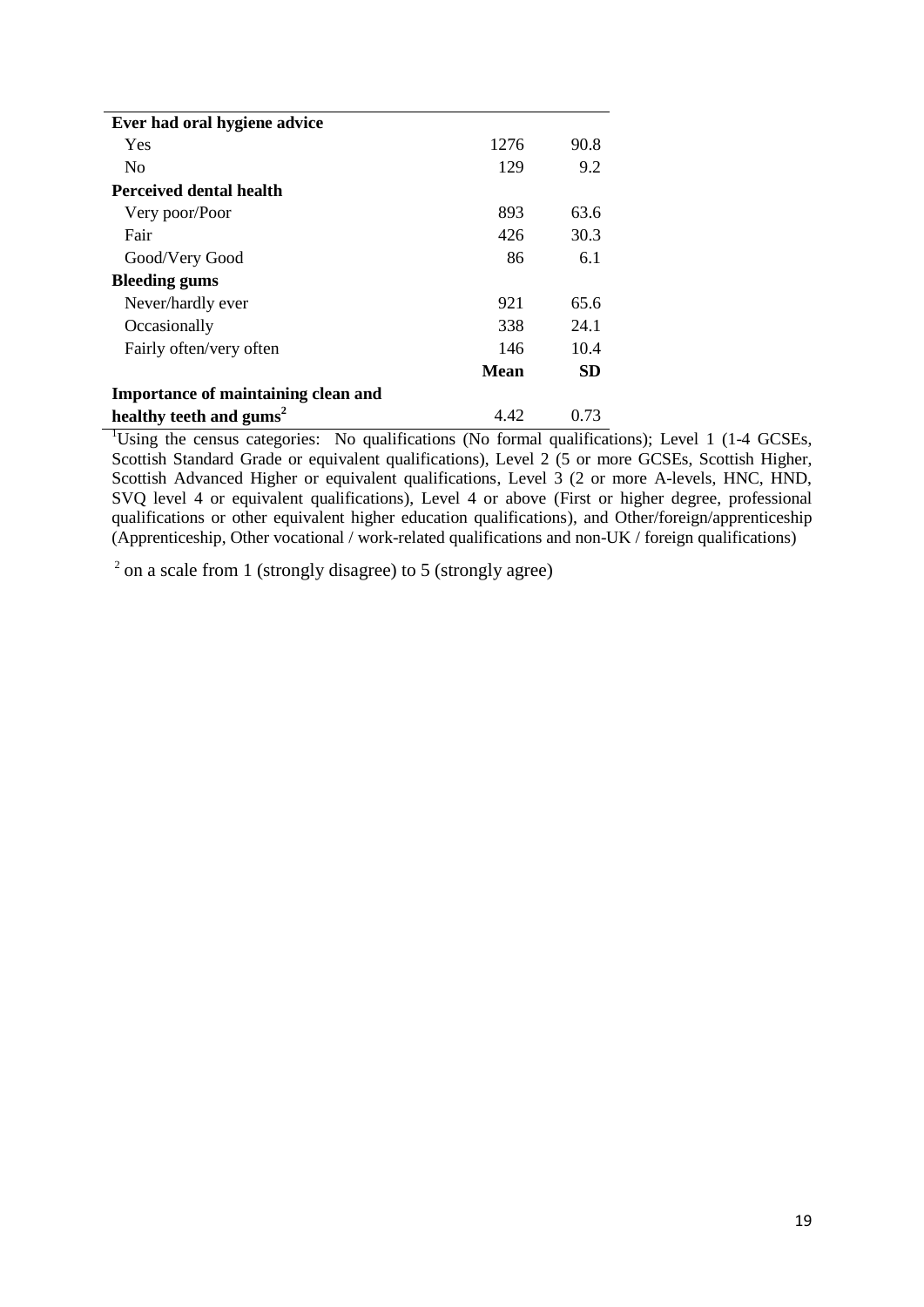|                  |                | Scale and polish | Detailed and<br>personalised hygiene<br>advice |      |  |
|------------------|----------------|------------------|------------------------------------------------|------|--|
|                  | ${\bf N}$      | $\%$             | N                                              | %    |  |
| £0               | 117            | 8.3              | 366                                            | 26.1 |  |
| £1               | 12             | 0.9              | 20                                             | 1.4  |  |
| £5               | 104            | 7.4              | 169                                            | 12.0 |  |
| £10.50           | 212            | 15.1             | 224                                            | 15.9 |  |
| £15              | 192            | 13.7             | 180                                            | 12.8 |  |
| £17.50           | 68             | 4.8              | 56                                             | 4.0  |  |
| £20              | 331            | 23.6             | 196                                            | 14.0 |  |
| £30              | 180            | 12.8             | 109                                            | 7.8  |  |
| £50              | 148            | 10.5             | 70                                             | 5.0  |  |
| £75              | 34             | 2.4              | 11                                             | 0.8  |  |
| >E75             | $\overline{7}$ | 0.5              | $\overline{4}$                                 | 0.3  |  |
| If more than £75 |                |                  |                                                |      |  |
| £90              | $\mathbf{1}$   |                  | $\overline{2}$                                 |      |  |
| £100             | 3              |                  | $\mathbf{1}$                                   |      |  |
| £120             | 1              |                  |                                                |      |  |
| £150             | 1              |                  | $\mathbf{1}$                                   |      |  |
| £200             | 1              |                  |                                                |      |  |

# **Table 2. Frequency of WTP responses**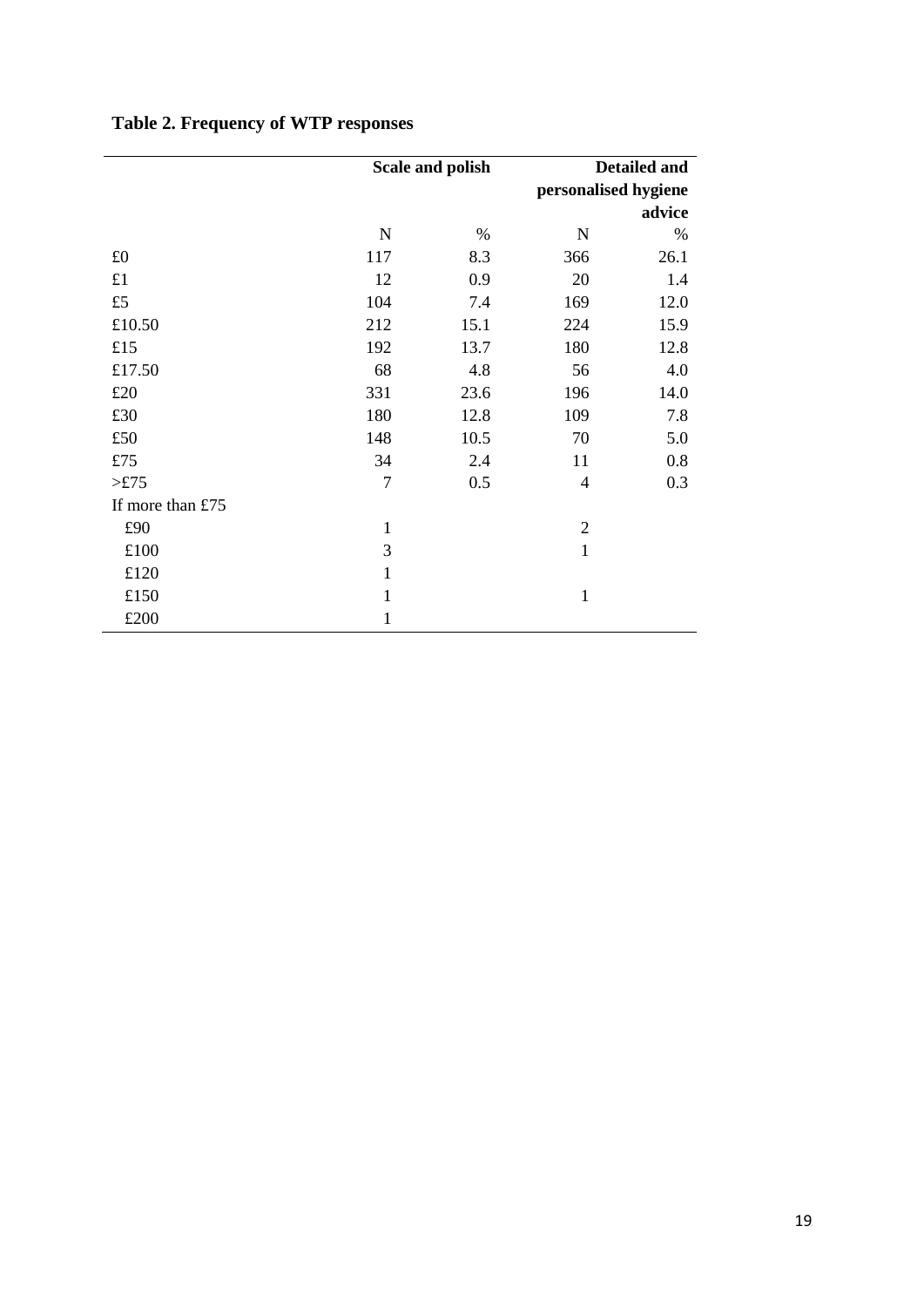|                                           | <b>Excluding protest</b> |         | <b>Full sample</b> |         |
|-------------------------------------------|--------------------------|---------|--------------------|---------|
|                                           | answers                  |         |                    |         |
|                                           | Coefficien               | p-value | Coefficient        | p-value |
|                                           | t                        |         |                    |         |
| Gender (ref: female)                      |                          |         |                    |         |
| <b>Male</b>                               | $-0.00300$               | (0.998) | $-0.489$           | (0.680) |
| Age (ref: $>64$ )                         |                          |         |                    |         |
| $<$ 25                                    | 5.037*                   | (0.086) | $7.403**$          | (0.014) |
| $25 - 34$                                 | 3.379                    | (0.114) | 4.866**            | (0.026) |
| 35-44                                     | 2.996                    | (0.144) | 3.436              | (0.104) |
| 45-54                                     | $-0.553$                 | (0.720) | 0.953              | (0.556) |
| 55-64                                     | 1.129                    | (0.467) | 2.026              | (0.219) |
| Income (ref: $£52000+)$                   |                          |         |                    |         |
| $<$ £10400                                | $-11.76***$              | (0.000) | $-12.63***$        | (0.000) |
| $£10400 - £20800$                         | $-10.22***$              | (0.001) | $-11.20***$        | (0.000) |
| £20800 - £31200                           | $-10.15***$              | (0.001) | $-11.09***$        | (0.000) |
| £31200 - £41600                           | $-6.802**$               | (0.033) | $-7.074**$         | (0.026) |
| £41600 - £52000                           | $-4.994$                 | (0.144) | $-4.626$           | (0.177) |
| <b>Prefer Not to Say</b>                  | $-11.93***$              | (0.000) | $-13.22***$        | (0.000) |
| <b>Education (ref: level 4 or above)</b>  |                          |         |                    |         |
| Level 1                                   | $-0.188$                 | (0.909) | 0.417              | (0.805) |
| Level 2                                   | $-2.868**$               | (0.047) | $-1.764$           | (0.242) |
| Level 3                                   | $-0.750$                 | (0.708) | $-0.639$           | (0.757) |
| Other/Foreign/Apprenticeship              | $-0.852$                 | (0.683) | 0.187              | (0.929) |
| No qualification                          | $-2.026$                 | (0.407) | $-0.0431$          | (0.986) |
| Smoker (ref: No)                          |                          |         |                    |         |
| Yes                                       | 0.582                    | (0.691) | 0.321              | (0.829) |
| <b>Region (ref: England)</b>              |                          |         |                    |         |
| <b>Scotland</b>                           | $-6.683***$              | (0.000) | $-5.366***$        | (0.000) |
| <b>Wales</b>                              | $-2.116$                 | (0.329) | $-1.431$           | (0.517) |
| <b>Northern Ireland</b>                   | $-8.466***$              | (0.000) | $-8.177***$        | (0.001) |
| Payment method (ref: NHS pays some        |                          |         |                    |         |
| cost)                                     |                          |         |                    |         |
| <b>NHS Pays Full Cost</b>                 | $-8.888***$              | (0.000) | $-10.87***$        | (0.000) |
| I Pay the Full Cost                       | 12.30***                 | (0.000) | 13.09***           | (0.000) |
| <b>Dental Insurance/Denplan</b>           | $-1.630$                 | (0.317) | $-2.582$           | (0.133) |
| I Do Not Know/never had dental            |                          |         |                    |         |
| care                                      | $-6.126$                 | (0.127) | $-6.922*$          | (0.092) |
| Heard of scale and polish (ref: Yes)      |                          |         |                    |         |
| N <sub>0</sub>                            | $-2.939$                 | (0.246) | $-3.421$           | (0.181) |
| <b>Perceived Dental Health (ref: Very</b> |                          |         |                    |         |
| good/good                                 |                          |         |                    |         |
| Fair                                      | 0.101                    | (0.932) | $-0.400$           | (0.750) |
| <b>Very Poor/Poor</b>                     | $-2.666$                 | (0.211) | $-2.444$           | (0.264) |
| <b>Bleeding gums (ref: Never/hardly</b>   |                          |         |                    |         |

**Table 3. Association between WTP for scale and polish and individual characteristics<sup>1</sup>**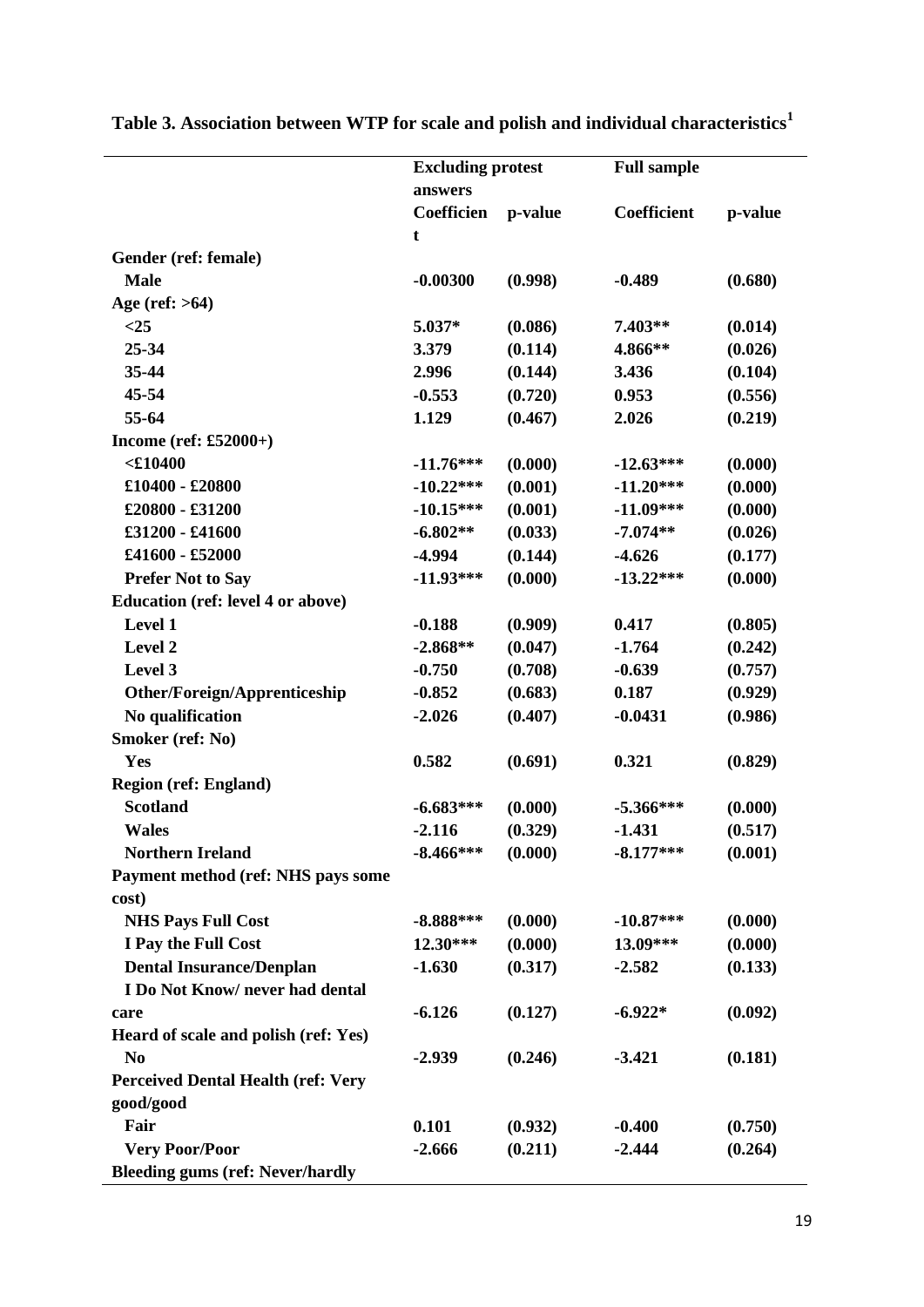| ever)                               |            |         |            |         |
|-------------------------------------|------------|---------|------------|---------|
| <b>Occasionally</b>                 | 0.766      | (0.548) | 1.751      | (0.181) |
| <b>Fairly often/very often</b>      | $-2.182$   | (0.195) | $-0.592$   | (0.736) |
| Importance of maintaining clean and |            |         |            |         |
| healthy teeth and gums              | $2.024**$  | (0.022) | $2.518***$ | (0.006) |
| <b>Intercept</b>                    | $26.03***$ | (0.000) | $21.60***$ | (0.000) |
| N                                   | 1327       |         | 1395       |         |
| McFadden $\mathbb{R}^2$             | 0.049      |         | 0.052      |         |

**1 estimated using interval regression; \* p< 0.10; \*\* p <0.05; \*\*\* p<0.01**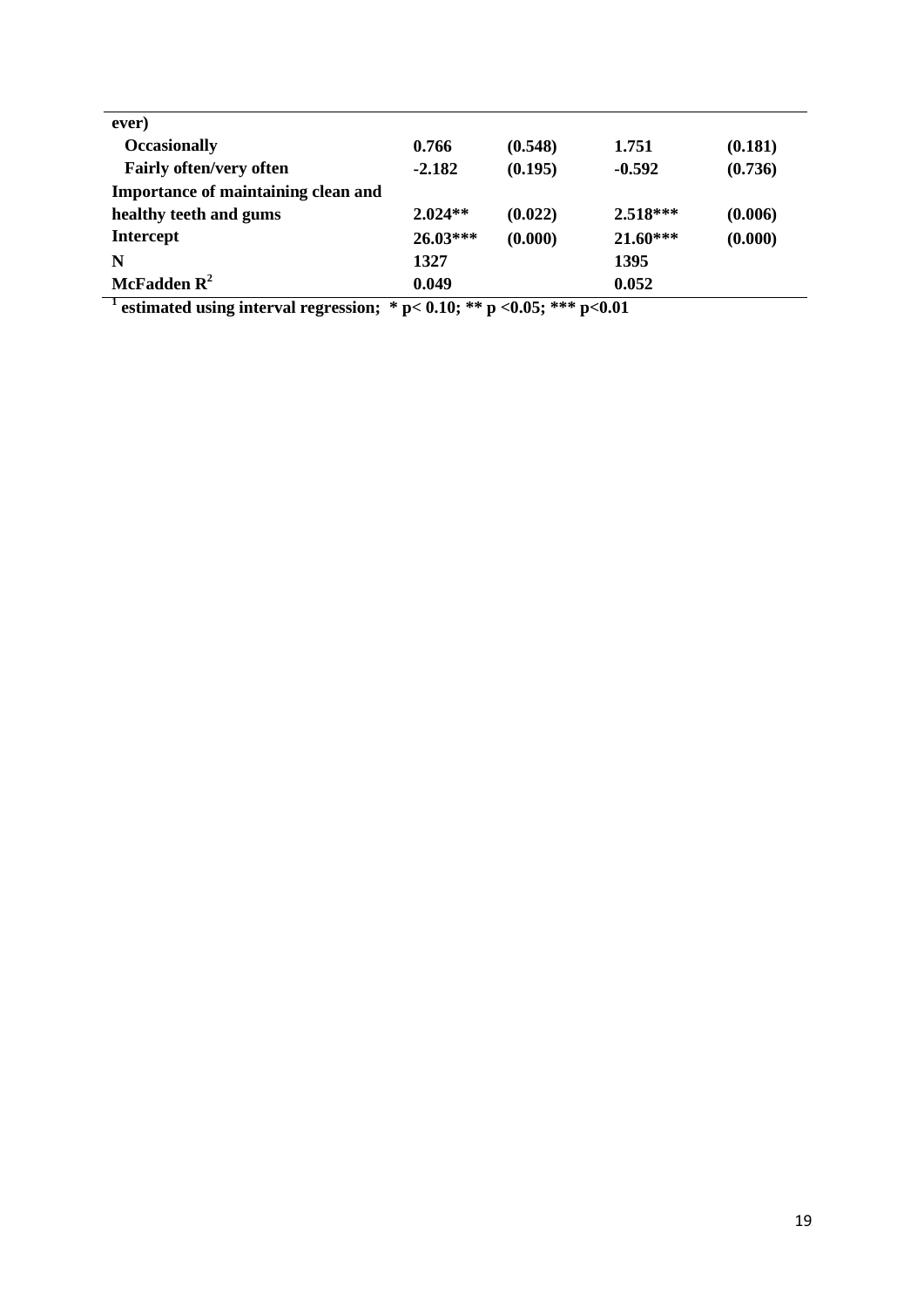|                                           | <b>Excluding protest</b><br>answers |         | <b>Full sample</b> |         |
|-------------------------------------------|-------------------------------------|---------|--------------------|---------|
|                                           |                                     |         |                    |         |
|                                           | Coefficien                          | p-value | Coefficient        | p-value |
|                                           | t                                   |         |                    |         |
| Gender (ref: female)                      |                                     |         |                    |         |
| <b>Male</b>                               | $-0.920$                            | (0.443) | $-1.326$           | (0.293) |
| Age (ref: $>64$ )                         |                                     |         |                    |         |
| $<$ 25                                    | 1.283                               | (0.633) | 2.059              | (0.464) |
| 25-34                                     | 0.628                               | (0.782) | 1.557              | (0.504) |
| 35-44                                     | $-0.747$                            | (0.697) | $-2.115$           | (0.297) |
| 45-54                                     | $-3.140*$                           | (0.058) | $-3.178*$          | (0.072) |
| 55-64                                     | $-0.876$                            | (0.620) | $-1.552$           | (0.405) |
| Income (ref: $£52000+)$                   |                                     |         |                    |         |
| $<$ £10400                                | $-11.27***$                         | (0.000) | $-12.89***$        | (0.000) |
| $£10400 - £20800$                         | $-13.76***$                         | (0.000) | $-13.90***$        | (0.000) |
| £20800 - £31200                           | $-12.76***$                         | (0.000) | $-13.92***$        | (0.000) |
| £31200 - £41600                           | $-7.209**$                          | (0.016) | $-7.921***$        | (0.010) |
| £41600 - £52000                           | $-6.496*$                           | (0.056) | $-8.390**$         | (0.016) |
| <b>Prefer Not to Say</b>                  | $-12.97***$                         | (0.000) | $-14.55***$        | (0.000) |
| <b>Education (ref: level 4 or above)</b>  |                                     |         |                    |         |
| Level 1                                   | $-1.236$                            | (0.491) | $-0.722$           | (0.695) |
| Level 2                                   | $-2.656$                            | (0.104) | $-1.595$           | (0.354) |
| Level 3                                   | $-1.756$                            | (0.409) | $-0.976$           | (0.661) |
| Other/Foreign/Apprenticeship              | $-4.162**$                          | (0.019) | $-4.746**$         | (0.012) |
| No qualification                          | $-0.195$                            | (0.943) | 1.712              | (0.547) |
| Smoker (ref: No)                          |                                     |         |                    |         |
| Yes                                       | $-0.353$                            | (0.806) | $-0.0967$          | (0.949) |
| <b>Region (ref: England)</b>              |                                     |         |                    |         |
| <b>Scotland</b>                           | $-3.057**$                          | (0.028) | $-2.472*$          | (0.099) |
| <b>Wales</b>                              | $-3.162$                            | (0.130) | $-3.488$           | (0.120) |
| <b>Northern Ireland</b>                   | 0.371                               | (0.900) | 1.271              | (0.693) |
| Payment method (ref: NHS pays some        |                                     |         |                    |         |
| cost)                                     |                                     |         |                    |         |
| <b>NHS Pays Full Cost</b>                 | $-6.917***$                         | (0.000) | $-8.584***$        | (0.000) |
| I Pay the Full Cost                       | $3.522**$                           | (0.031) | 4.897***           | (0.004) |
| <b>Dental Insurance/Denplan</b>           | 0.893                               | (0.615) | 0.650              | (0.733) |
| I Do Not Know/never had dental            |                                     |         |                    |         |
| care                                      | $-3.252$                            | (0.571) | $-6.645$           | (0.208) |
| Had oral hygiene advice (ref: Yes)        |                                     |         |                    |         |
| N <sub>0</sub>                            | $-7.464***$                         | (0.002) | $-8.434***$        | (0.000) |
| <b>Perceived Dental Health (ref: Very</b> |                                     |         |                    |         |
| good/good                                 |                                     |         |                    |         |
| Fair                                      | $-0.480$                            | (0.702) | $-0.165$           | (0.901) |
| <b>Very Poor/Poor</b>                     | $-1.130$                            | (0.614) | $-0.545$           | (0.818) |

**Table 4. Association between WTP for detailed and personalised oral hygiene advice and individual characteristics<sup>1</sup>**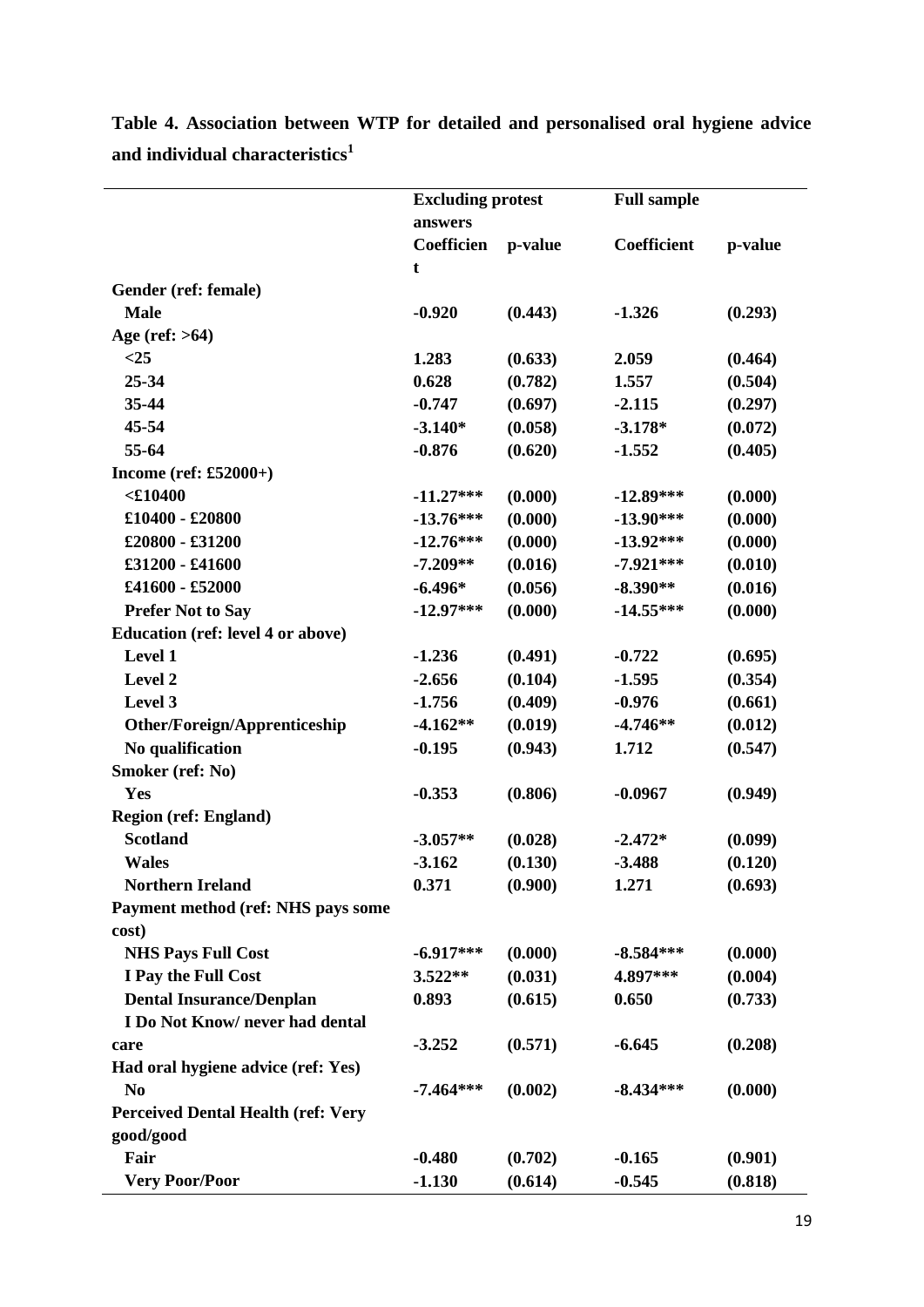| <b>Bleeding gums (ref: Never/hardly</b><br>ever)    |           |         |            |         |
|-----------------------------------------------------|-----------|---------|------------|---------|
| <b>Occasionally</b>                                 | 0.671     | (0.600) | 2.011      | (0.138) |
| <b>Fairly often/very often</b>                      | 2.006     | (0.333) | 3.323      | (0.124) |
| Importance of maintaining clean and                 |           |         |            |         |
| healthy teeth and gums                              | $1.805**$ | (0.024) | $2.040**$  | (0.020) |
| <b>Intercept</b>                                    | 22.78***  | (0.000) | $18.71***$ | (0.000) |
| N                                                   | 1236      |         | 1395       |         |
| McFadden $\mathbb{R}^2$<br>$\overline{\phantom{a}}$ | 0.029     |         | 0.031      |         |

**1 estimated using interval regression; \* p< 0.10; \*\* p <0.05; \*\*\* p<0.01**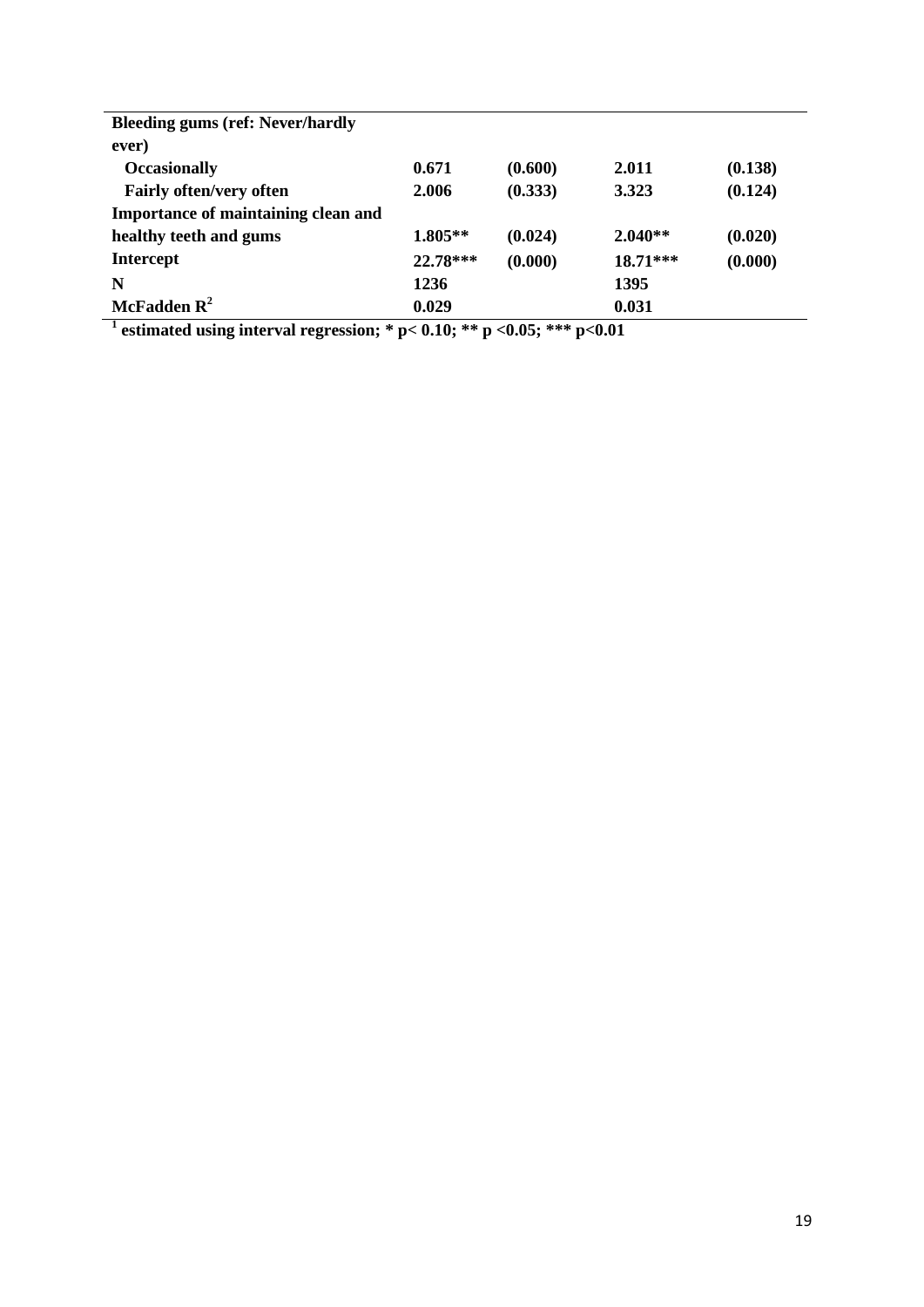|                                           | Scale and polish |                   | <b>Personalised oral</b><br>hygiene advice |                |
|-------------------------------------------|------------------|-------------------|--------------------------------------------|----------------|
|                                           | Zero             | <b>Protest</b>    | Zero                                       | <b>Protest</b> |
|                                           | responses        | responses         | responses                                  | responses      |
|                                           | Odds             | <b>Odds</b> ratio | <b>Odds</b> ratio                          | Odds           |
|                                           | ratio            |                   |                                            | ratio          |
| Gender (ref: female)                      |                  |                   |                                            |                |
| <b>Male</b>                               | 1.372            | 1.573             | 1.060                                      | 1.138          |
| Age (ref: $>64$ )                         |                  |                   |                                            |                |
| $<$ 25                                    | $0.176**$        | $0.167*$          | 0.644                                      | 0.608          |
| 25-34                                     | $0.424**$        | $0.299**$         | 0.744                                      | 0.552          |
| 35-44                                     | $0.509*$         | 0.713             | 1.213                                      | 1.435          |
| 45-54                                     | 0.709            | $0.374**$         | 1.093                                      | 1.052          |
| 55-64                                     | 0.735            | 0.537             | 1.137                                      | 1.197          |
| Income (ref: $£52000+)$                   |                  |                   |                                            |                |
| $<$ £10400                                | $2.856*$         | 3.057             | 1.990**                                    | $2.406*$       |
| $£10400 - £20800$                         | 2.579            | 2.674             | $1.777*$                                   | 1.390          |
| £20800 - £31200                           | 1.977            | 2.761             | $2.062**$                                  | $2.112*$       |
| £31200 - £41600                           | 1.578            | 1.791             | 1.171                                      | 1.636          |
| £41600 - £52000                           | 1.340            | 0.712             | 1.590                                      | 2.388*         |
| <b>Prefer Not to Say</b>                  | $3.625**$        | 3.358*            | 1.980**                                    | 2.348*         |
| Education (ref: level 4 or above)         |                  |                   |                                            |                |
| Level 1                                   | 0.704            | 0.758             | 1.188                                      | 0.836          |
| Level 2                                   | 0.851            | $0.458*$          | 1.267                                      | 0.629          |
| Level 3                                   | 1.028            | 1.129             | 1.275                                      | 0.862          |
| Other/Foreign/Apprenticeship              | 0.685            | 0.595             | $1.602**$                                  | 1.224          |
| No qualification                          | 0.712            | $0.289*$          | 1.113                                      | $0.406*$       |
| Smoker (ref: No)                          |                  |                   |                                            |                |
| Yes                                       | $1.623*$         | 1.134             | 0.988                                      | 0.979          |
| <b>Region (ref: England)</b>              |                  |                   |                                            |                |
| <b>Scotland</b>                           | $0.438**$        | $0.334**$         | 0.916                                      | 0.791          |
| <b>Wales</b>                              | 0.667            | 0.539             | 1.100                                      | 1.173          |
| <b>Northern Ireland</b>                   | 0.709            | 0.959             | 0.747                                      | 0.595          |
| Payment method (ref: NHS pays some        |                  |                   |                                            |                |
| cost)                                     |                  |                   |                                            |                |
| <b>NHS Pays Full Cost</b>                 | 4.656***         | 3.381***          | $2.101***$                                 | 1.949***       |
| I Pay the Full Cost                       | $0.444*$         | $0.320*$          | 1.034                                      | $0.459***$     |
| <b>Dental Insurance/Denplan</b>           | 1.527            | 1.944             | 1.034                                      | 1.060          |
| I Do Not Know/never had dental            |                  |                   |                                            |                |
| care                                      | 5.672***         | 2.144             | 3.413***                                   | $3.031**$      |
| Heard of scale and polish (ref: Yes)      |                  |                   |                                            |                |
| N <sub>0</sub>                            | 2.546**          | 1.538             | 1.511                                      | 1.062          |
| <b>Perceived Dental Health (ref: Very</b> |                  |                   |                                            |                |
| good/good                                 |                  |                   |                                            |                |

**Appendix 1. Association between individual characteristics and zero and protest responses<sup>1</sup>**